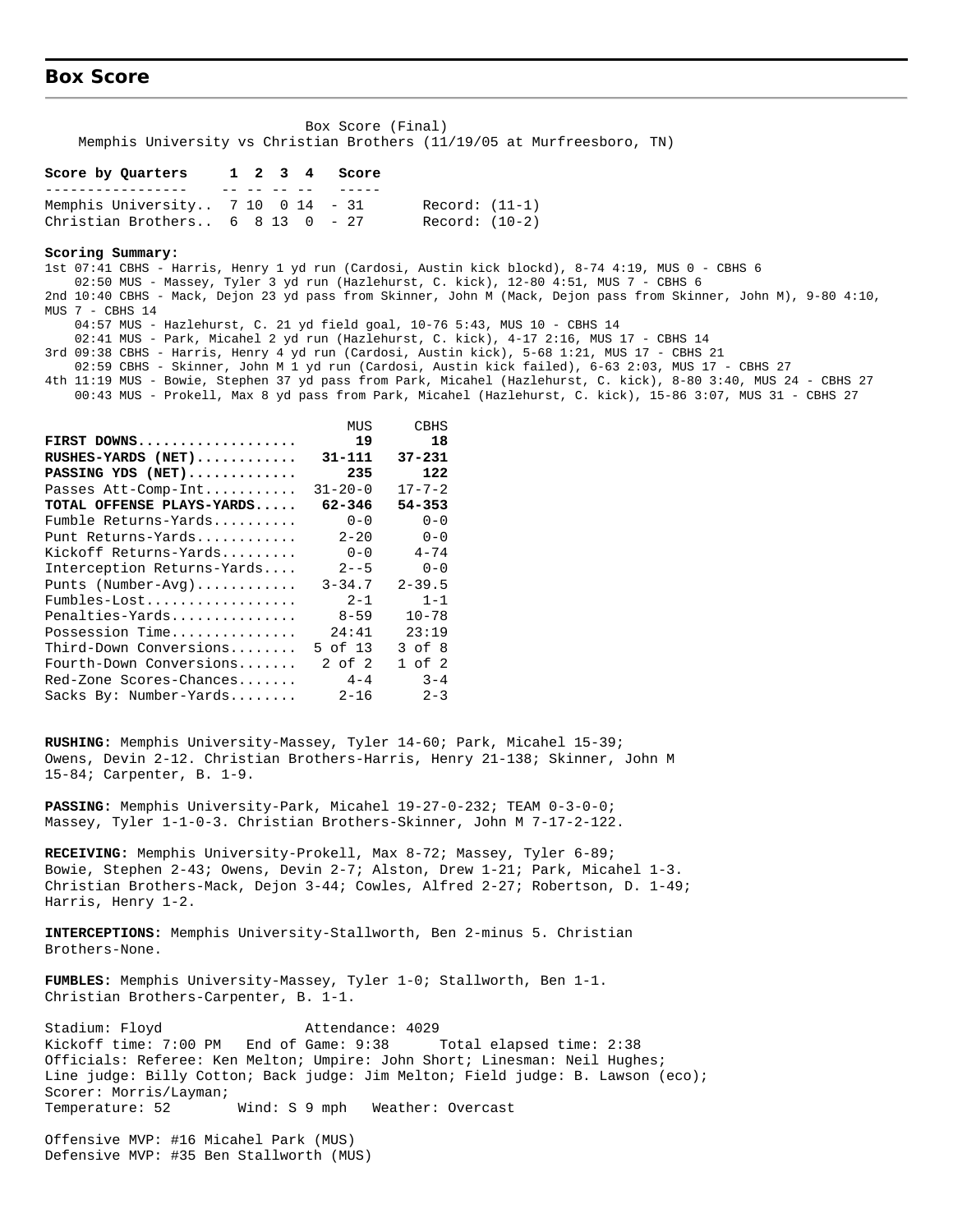Memphis University vs Christian Brothers (11/19/05 at Murfreesboro, TN)

**SACKS (UA-A):** Memphis University-Pickens, Will 1-0; Cabigao, Andrew 1-0. Christian Brothers-Pounders, Tyler 1-0; House, Clay 1-0.

**TACKLES (UA-A):** Memphis University-Pickens, Will 8-2; George, Mason 3-1; Welch, Logan 3-1; Drin, Duncan 3-1; Towner, Buck 3-1; Malmo, Donnie 1-3; Thorton, Will 3-0; Stallworth, Ben 3-0; Cabigao, Andrew 1-2; Edwards, Jay 2-0; Folk, Allie 2-0; Jones, Deandre 2-0; Francis, Hugh 1-1; Larson, Sisco 1-0. Christian Brothers-Mosby, Chris 8-0; Darrohn, S. 4-2; Walker, Chris 5-0; Duffel, Ben 4-0; Pullim, T. 4-0; Pounders, Tyler 3-1; House, Clay 2-2; Collier, Jared 1-3; Goode, John 3-0; Showers, Pile 2-1; Gillen, RJ 2-0; Cathy, Sly 1-1; McArthur, John 0-2; Mack, Dejon 1-0; Schifani, Clark 1-0; Woods, Josh 1-0; Maxwell, Ben 1-0.

#### **Player participation:**

Memphis University: 2-Prokell, Max, 7-Hazlehurst, C., 8-Alston, Drew, 9-Bowie, Stephen, 11-Massey, Tyler, 16-Park, Micahel, 18-Malmo, Donnie, 21-Welch, Logan, 25-Drin, Duncan, 26-Thorton, Will, 29-Larson, Sisco, 30-Folk, Allie, 31-Pickens, Will, 33-Owens, Devin, 34-Jones, Deandre, 35-Stallworth, Ben, 37-Edwards, Jay, 38-Higdon, Carter, 43- Francis, Hugh, 52-Towner, Buck, 56-George, Mason, 60-Cabigao, Andrew.

Christian Brothers: 3-Cowles, Alfred, 4-Cathy, Sly, 5-Gillen, RJ, 6-Carpenter, B., 7-McArthur, John, 11-Robertson, D., 12-Skinner, John M, 14-Cardosi, Austin, 15-Mack, Dejon, 18-Riley, Phillip, 20-Harris, Henry, 32-Mosby, Chris, 35-Darrohn, S., 38-Simmons, Justin, 40-Schifani, Clark, 42-Goode, John, 46-Pullim, T., 48-Collier, Jared, 51-House, Clay, 52-Duffel, Ben, 54-Woods, Josh, 57-Maxwell, Ben, 66-Pounders, Tyler, 69-Showers, Pile, 84-Walker, Chris.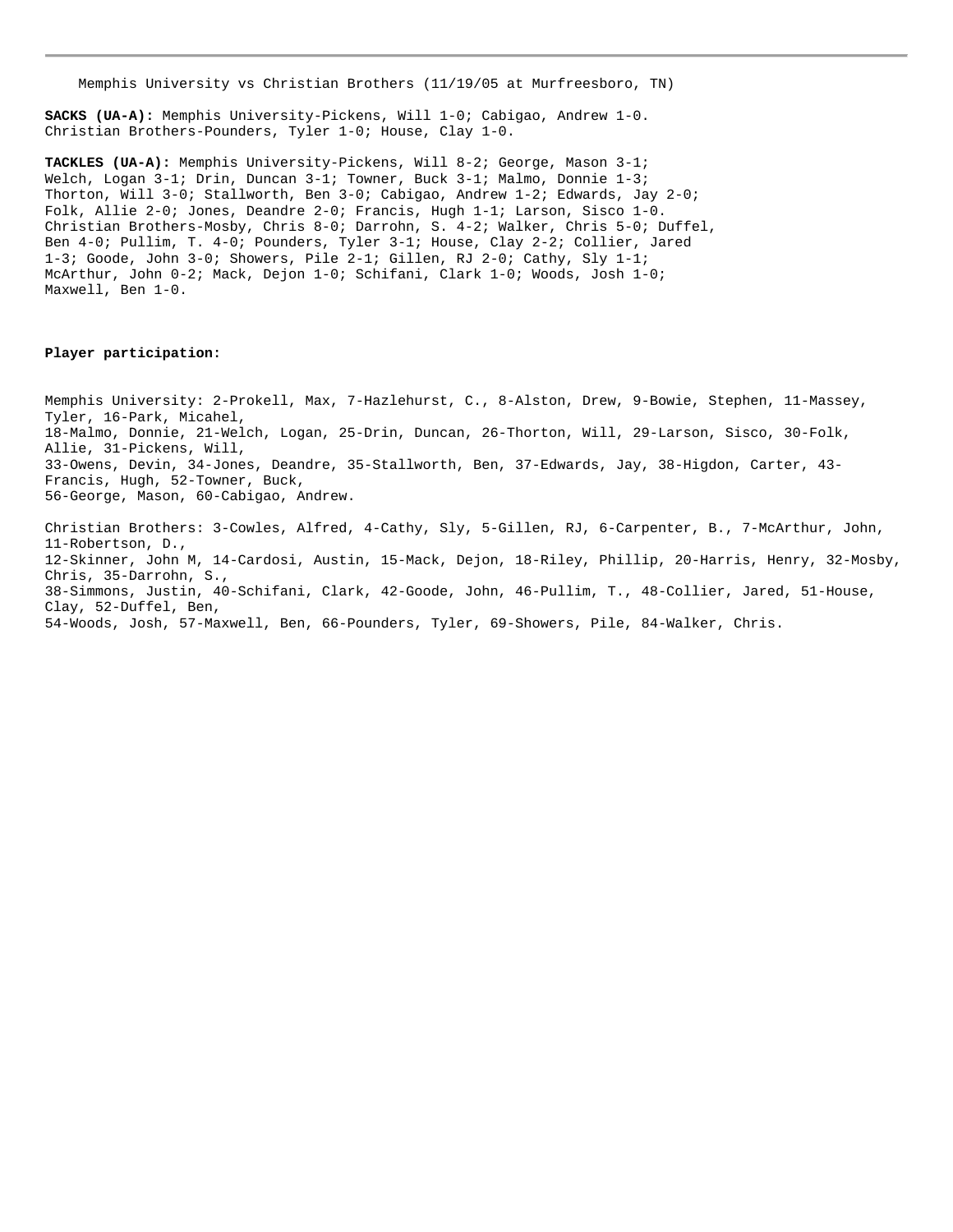#### **Scoring Summary**

 Scoring Summary (Final) 2005 DIVISION II STATE CHAMPIONSHIP Memphis University vs Christian Brothers (11/19/05 at Murfreesboro, TN) Memphis University (11-1) vs. Christian Brothers (10-2) Date: 11/19/05 Site: Murfreesboro, TN Stadium: Floyd Attendance: 4029 **Score by Quarters 1 2 3 4 Score** ----------------- -- -- -- -- ----- Memphis University.. 7 10 0 14 - 31 Christian Brothers.. 6 8 13 0 - 27 **Scoring Summary:** 1st 07:41 CBHS - Harris, Henry 1 yd run (Cardosi, Austin kick blockd) 8 plays, 74 yards, TOP 4:19, MUS 0 - CBHS 6 02:50 MUS - Massey, Tyler 3 yd run (Hazlehurst, C. kick) 12 plays, 80 yards, TOP 4:51, MUS 7 - CBHS 6 2nd 10:40 CBHS - Mack, Dejon 23 yd pass from Skinner, John M (Mack, Dejon pass from Skinner, John M) 9 plays, 80 yards, TOP 4:10, MUS 7 - CBHS 14 04:57 MUS - Hazlehurst, C. 21 yd field goal 10 plays, 76 yards, TOP 5:43, MUS 10 - CBHS 14 02:41 MUS - Park, Micahel 2 yd run (Hazlehurst, C. kick) 4 plays, 17 yards, TOP 2:16, MUS 17 - CBHS 14 3rd 09:38 CBHS - Harris, Henry 4 yd run (Cardosi, Austin kick) 5 plays, 68 yards, TOP 1:21, MUS 17 - CBHS 21 02:59 CBHS - Skinner, John M 1 yd run (Cardosi, Austin kick failed) 6 plays, 63 yards, TOP 2:03, MUS 17 - CBHS 27 4th 11:19 MUS - Bowie, Stephen 37 yd pass from Park, Micahel (Hazlehurst, C. kick) 8 plays, 80 yards, TOP 3:40, MUS 24 - CBHS 27 00:43 MUS - Prokell, Max 8 yd pass from Park, Micahel (Hazlehurst, C. kick) 15 plays, 86 yards, TOP 3:07, MUS 31 - CBHS 27

Kickoff time: 7:00 PM End of Game: 9:38 Total elapsed time: 2:38 Officials: Referee: Ken Melton; Umpire: John Short; Linesman: Neil Hughes; Line judge: Billy Cotton; Back judge: Jim Melton; Field judge: B. Lawson (eco); Scorer: Morris/Layman; Temperature: 52 Wind: S 9 mph Weather: Overcast

Offensive MVP: #16 Micahel Park (MUS) Defensive MVP: #35 Ben Stallworth (MUS)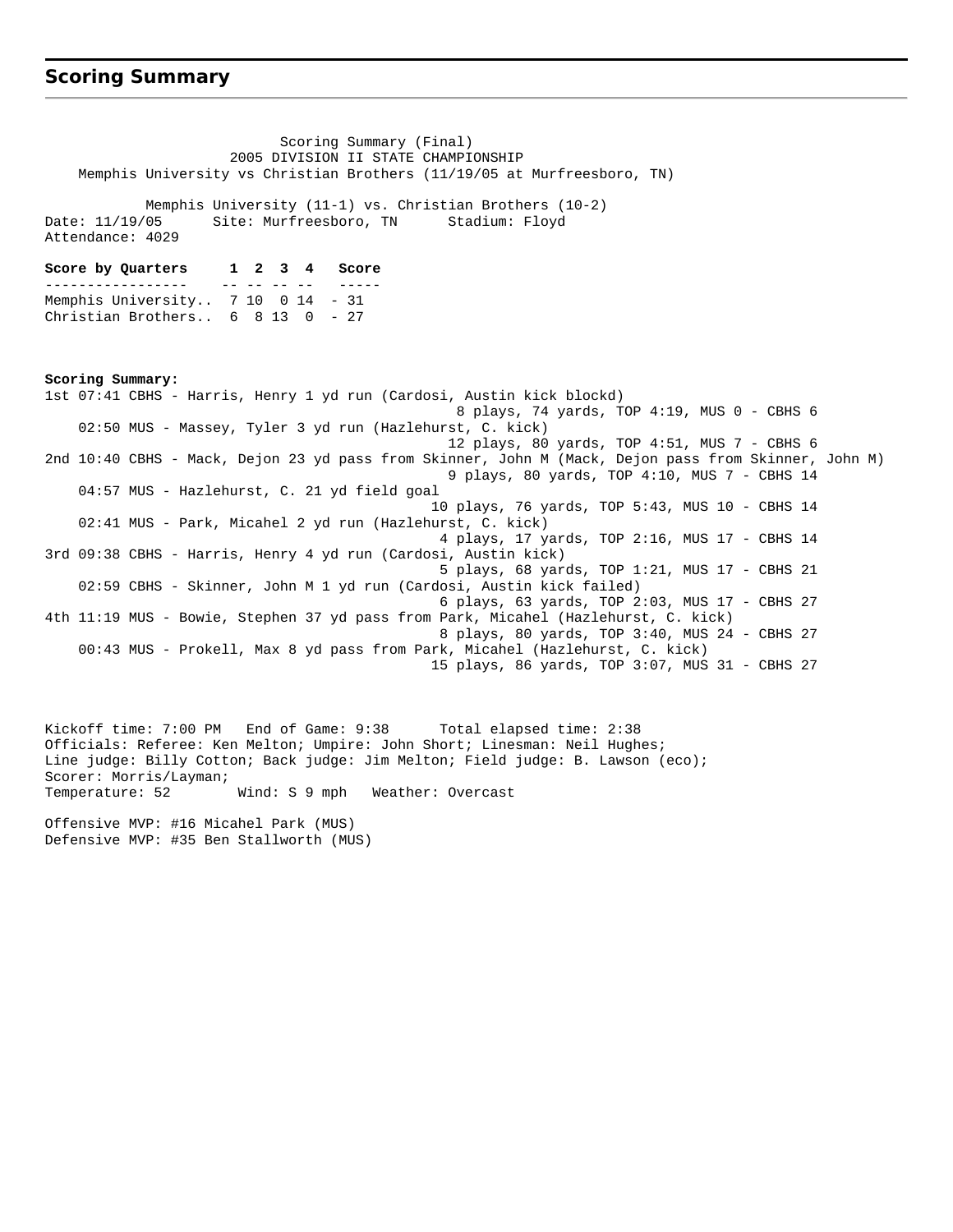# **Team Statistics**

 Team Statistics (Final) 2005 DIVISION II STATE CHAMPIONSHIP Memphis University vs Christian Brothers (11/19/05 at Murfreesboro, TN)

|                                                      | MUS                 | <b>CBHS</b>             |
|------------------------------------------------------|---------------------|-------------------------|
| FIRST DOWNS                                          | 19                  | 18                      |
| Rushing                                              | 5                   | 12                      |
| Passing                                              | 8                   | 5                       |
| Penalty                                              | 6                   | 1                       |
| NET YARDS RUSHING                                    | 111                 | 231                     |
| Rushing Attempts                                     | 31                  | 37                      |
| Average Per Rush                                     | 3.6                 | 6.2                     |
| Yards Gained Rushing                                 | 114                 | 250                     |
| Yards Lost Rushing                                   | 3                   | 19                      |
| NET YARDS PASSING                                    | 235                 | 122                     |
| Completions-Attempts-Int                             | $20 - 31 - 0$       | $7 - 17 - 2$            |
| Average Per Attempt                                  | 7.6                 | 7.2                     |
| Average Per Completion                               | 11.8                | 17.4                    |
| TOTAL OFFENSE YARDS                                  | 346                 | 353                     |
| Total offense plays                                  | 62                  | 54                      |
| Average Gain Per Play                                | 5.6                 | 6.5                     |
| Fumbles: Number-Lost                                 | $2 - 1$             | $1 - 1$                 |
| Penalties: Number-Yards                              | $8 - 59$            | $10 - 78$               |
| PUNTS-YARDS                                          | $3 - 104$           | $2 - 79$                |
| Average Yards Per Punt                               | 34.7                | 39.5                    |
| Net Yards Per Punt                                   | 34.7                | 29.5                    |
| Inside 20                                            | 0                   | 0                       |
| 50+ Yards                                            | 0                   | 0                       |
| Touchbacks                                           | 0                   | 0                       |
| Fair catch                                           | $\mathbf{1}$        | $\Omega$                |
| KICKOFFS-YARDS                                       | $6 - 341$           | $5 - 300$               |
| Average Yards Per Kickoff                            | 56.8                | 60.0                    |
| Net Yards Per Kickoff                                | 44.5                | 60.0                    |
| Touchbacks                                           | 2                   | 5                       |
| Punt returns: Number-Yards-TD.                       | $2 - 20 - 0$        | $0 - 0 - 0$             |
| Average Per Return                                   | 10.0<br>$0 - 0 - 0$ | 0.0<br>$4 - 74 - 0$     |
| Kickoff returns: Number-Yds-TD<br>Average Per Return | 0.0                 | 18.5                    |
| Interceptions: Number-Yds-TD                         | $2 - -5 - 0$        | $0 - 0 - 0$             |
| Fumble Returns: Number-Yds-TD.                       | $0 - 0 - 0$         | $0 - 0 - 0$             |
| Miscellaneous Yards                                  | 0                   | 0                       |
| Possession Time                                      | 24:41               | 23:19                   |
| lst Quarter                                          | 4:51                | 7:09                    |
| 2nd Quarter                                          | 9:01                | 2:59                    |
| 3rd Quarter                                          | 7:01                | 4:59                    |
| 4th Quarter                                          | 3:48                | 8:12                    |
| Third-Down Conversions                               | 5 of 13             | $3$ of $8$              |
| Fourth-Down Conversions                              | $2$ of $2$          | $\mathbf{1}$<br>of<br>2 |
| Red-Zone Scores-Chances                              | $4 - 4$             | $3 - 4$                 |
| Sacks By: Number-Yards                               | $2 - 16$            | $2 - 3$                 |
| PAT Kicks                                            | $4 - 4$             | $1 - 3$                 |
| Field Goals                                          | $1 - 1$             | $0 - 0$                 |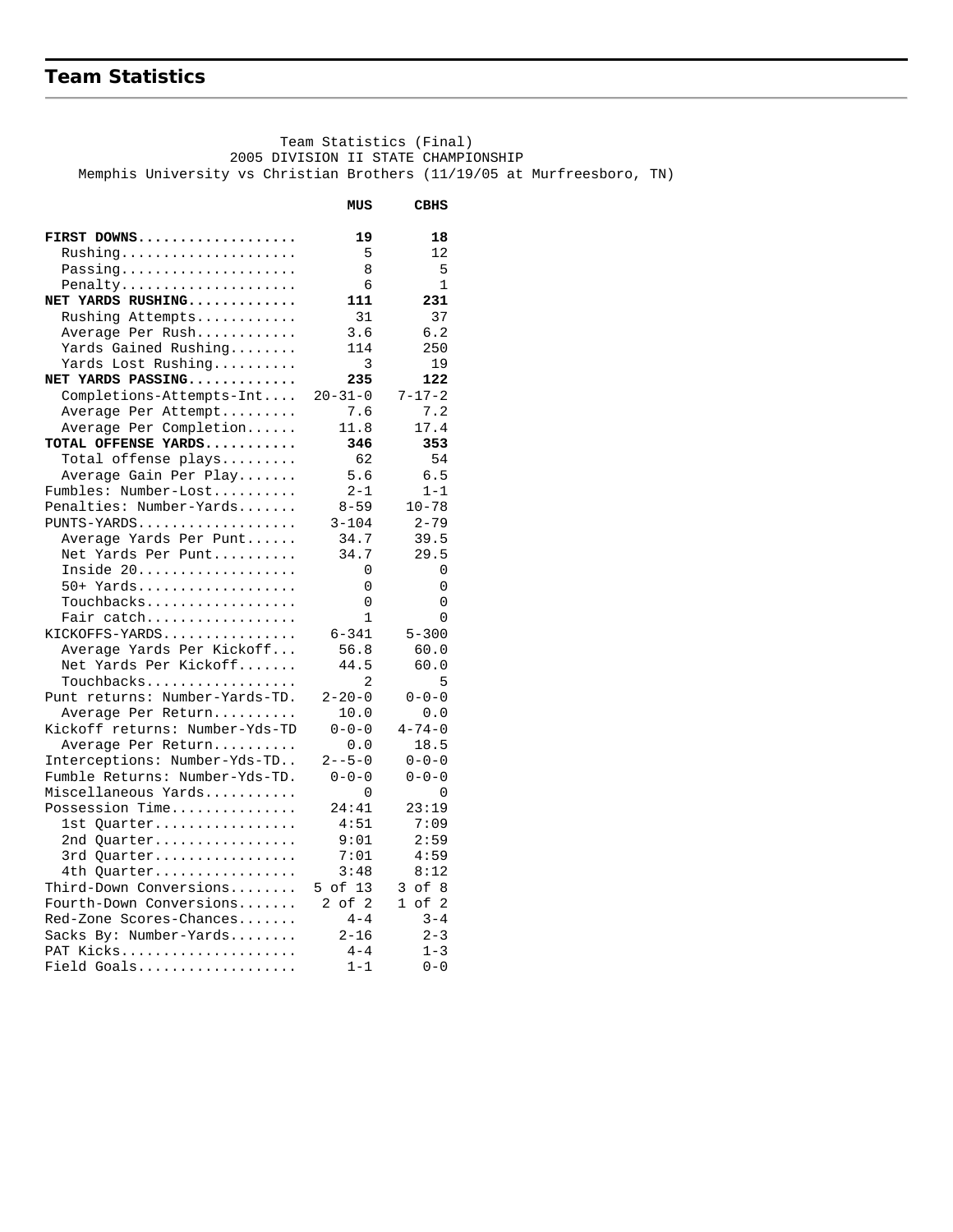### **Individual Statistics**

 Individual Statistics (Final) 2005 DIVISION II STATE CHAMPIONSHIP Memphis University vs Christian Brothers (11/19/05 at Murfreesboro, TN)

**Christian Brothers**

### **Memphis University**

| Rushing                                          | No Gain Loss Net TD Lg Avg |                |                    |    |                                 |                | Rushing No Gain Loss Net TD Lg<br>__________________        |       |              |      |      | Avg                            |
|--------------------------------------------------|----------------------------|----------------|--------------------|----|---------------------------------|----------------|-------------------------------------------------------------|-------|--------------|------|------|--------------------------------|
| Massey, Tyler                                    | 14 60                      | $\overline{0}$ |                    |    | 60 1 9 4.3                      |                | Harris, Henry 21 141 3 138                                  |       |              |      | 2 49 | 6.6                            |
| Park, Micahel 15 42                              |                            |                | 3 39 1 7           |    | 2.6                             |                | Skinner, John M 15 100 16 84 1 20 5.6                       |       |              |      |      |                                |
| Owens, Devin 2 12                                |                            |                | $0$ 12 0 10 6.0    |    |                                 |                | Carpenter, B. 1 9 0 9 0 9 9.0                               |       |              |      |      |                                |
| Totals 31 114                                    |                            |                | 3 111 2 10         |    | 3.6                             |                | Totals 37 250                                               |       |              |      |      | 19 231 3 49 6.2                |
| Passing Mtt-Cmp-Int Yds TD Long Sack             |                            |                |                    |    |                                 |                | Passing Mtt-Cmp-Int Yds TD Long Sack                        |       |              |      |      |                                |
| Park, Micahel 27-19-0                            |                            |                | 232 2 64           |    |                                 | 2              | Skinner, John M 17-7-2 122 1 49                             |       |              |      |      | 2                              |
| TEAM                                             | $3 - 0 - 0$ 0 0 0          |                |                    |    |                                 | $\overline{0}$ | Totals 17-7-2 122 1                                         |       |              |      | 49   | 2                              |
| Massey, Tyler $1-1-0$ 3 0 3                      |                            |                |                    |    |                                 | $\Omega$       |                                                             |       |              |      |      |                                |
| $Totals$ $31-20-0$                               |                            |                | 235 2 64 2         |    |                                 |                | Receiving No. Yds                                           |       | TD Long      |      |      |                                |
| Receiving No. Yds                                |                            |                | TD Long            |    |                                 |                | Mack, Dejon 3 44                                            |       |              | 1 23 |      |                                |
| -------------------------------------            |                            |                |                    |    |                                 |                | Cowles, Alfred 2 27 0 18                                    |       |              |      |      |                                |
| Prokell, Max 8 72 1 13                           |                            |                |                    |    |                                 |                | Robertson, D. 1 49 0 49                                     |       |              |      |      |                                |
| Massey, Tyler 6 89                               |                            |                | $0 \t 64$          |    |                                 |                | Harris, Henry $1 \t 2 \t 0 \t 2$                            |       |              |      |      |                                |
| Bowie, Stephen 2 43 1 37<br>Owens, Devin 2 7 0 6 |                            |                |                    |    |                                 |                | Totals 7 122                                                |       | $\mathbf{1}$ | 49   |      |                                |
|                                                  |                            |                |                    |    |                                 |                |                                                             |       |              |      |      |                                |
| Alston, Drew 1 21 0 21                           |                            |                |                    |    |                                 |                | Punting Mo. Yds Avg Long In20                               |       |              |      |      |                                |
| Park, Micahel 1 3 0 3                            |                            |                |                    |    |                                 |                | ----------                                                  |       |              |      |      |                                |
| Totals                                           | 20  235  2                 |                |                    | 64 |                                 |                | Riley, Phillip 2 79 39.5                                    |       |              |      | 42   | $\Omega$                       |
| Punting Mo. Yds Avg Long In20                    |                            |                |                    |    |                                 |                | Totals 2 79 39.5 42                                         |       |              |      |      | 0                              |
|                                                  |                            |                |                    |    |                                 |                |                                                             | Punts |              |      |      | Kickoffs Intercept             |
| Alston, Drew 3 104 34.7 40                       |                            |                |                    |    | $\Omega$                        |                | All Returns Mo.Yds.Lg No.Yds.Lg No.Yds.Lg                   |       |              |      |      |                                |
| Totals 3 104 34.7 40                             |                            |                |                    |    | $\Omega$                        |                | Harris, Henry 0 0 0 2 40 26 0                               |       |              |      |      | $\mathbf{0}$<br>$\overline{0}$ |
|                                                  | Punts                      |                | Kickoffs Intercept |    |                                 |                |                                                             |       |              |      |      | _ റ                            |
| All Returns Mo.Yds.Lg No.Yds.Lg No.Yds.Lg        |                            |                |                    |    |                                 |                | Carpenter, B. 0 0 0 2 34 25 0 0<br>Totals 0 0 0 4 74 26 0 0 |       |              |      |      | $\bigcap$                      |
|                                                  |                            |                |                    |    |                                 |                |                                                             |       |              |      |      |                                |
| Prokell, Max 2 20 12 0                           |                            |                |                    |    | $0\quad 0\quad 0\quad 0\quad 0$ |                | Field goal attempts                                         |       |              |      |      |                                |
| Stallworth, Ben 0 0 0                            |                            | 0              |                    |    | $0 \t 0 \t 2 \t -5 \t 6$        |                |                                                             |       |              |      |      |                                |
| Totals 2 20 12 0                                 |                            |                |                    |    | $0 \t 0 \t 2 \t -5 \t 6$        |                |                                                             |       |              |      |      |                                |
| Field goal attempts                              |                            |                |                    |    |                                 |                |                                                             |       |              |      |      |                                |
| Hazlehurst, C. 2nd 04:57 21 yds - Good           |                            |                |                    |    |                                 |                |                                                             |       |              |      |      |                                |

**FUMBLES:** Memphis University-Stallworth, Ben 1-1; Massey, Tyler 1-0. Christian Brothers-Carpenter, B. 1-1.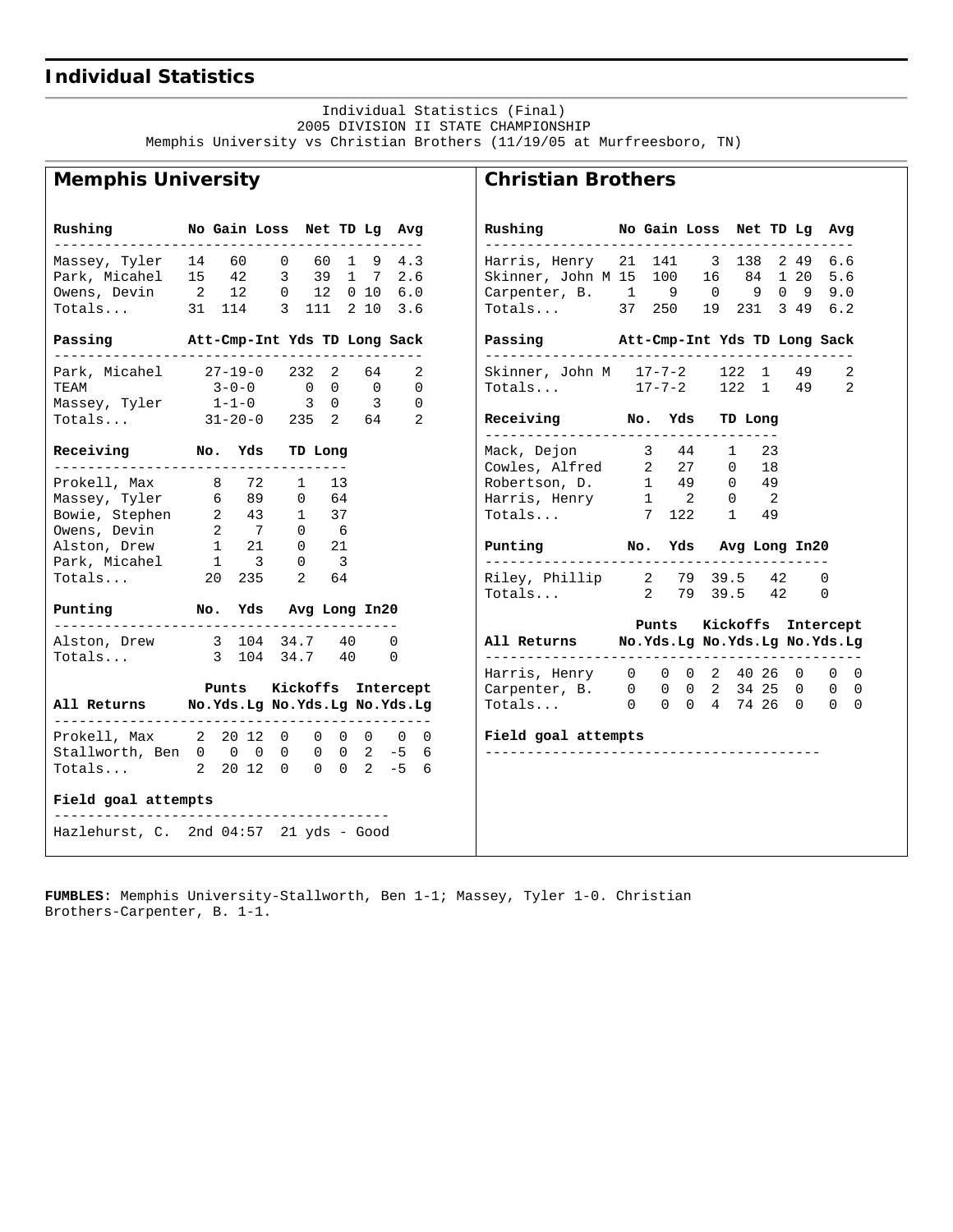# **Drive Chart**

|                                                              |         |                       |                   |                    |            |             | Drive Chart (Final)                 |         |                                                                         |        |  |
|--------------------------------------------------------------|---------|-----------------------|-------------------|--------------------|------------|-------------|-------------------------------------|---------|-------------------------------------------------------------------------|--------|--|
|                                                              |         |                       |                   |                    |            |             | 2005 DIVISION II STATE CHAMPIONSHIP |         | Memphis University vs Christian Brothers (11/19/05 at Murfreesboro, TN) |        |  |
|                                                              |         | Drive Started         |                   |                    |            | Drive Ended |                                     |         | Consumed                                                                |        |  |
| Team                                                         |         | Qtr Spot Time         |                   | Obtained Spot Time |            |             |                                     |         | How Lost Pl-Yds                                                         | TOP    |  |
| MUS                                                          |         | 1st M20 07:41 Kickoff |                   |                    |            |             | C00 02:50 *TOUCHDOWN                |         | ----------------<br>12-80 04:51#                                        |        |  |
| MUS                                                          |         |                       |                   |                    |            |             |                                     |         | 2nd M20 10:40 Kickoff C04 04:57 *FIELD GOAL 10-76 05:43#                |        |  |
| MUS                                                          |         | 2nd C17 04:57         | Fumble            |                    | C00        |             | 02:41 *TOUCHDOWN                    |         | $4 - 17$                                                                | 02:16# |  |
| MUS                                                          | 2nd M39 | 01:02                 | Punt              |                    | M50        | 00:00       |                                     |         | End of half 5-11                                                        | 01:02  |  |
| MUS                                                          | 3rd M20 | 12:00                 | Kickoff           |                    | M23        |             | $10:59$ Punt                        |         | $3 - 3$                                                                 | 01:01  |  |
| MUS                                                          | 3rd M20 | 09:38                 | Kickoff           |                    | M24        |             | 08:03 Punt                          |         | $3 - 4$                                                                 | 01:35  |  |
| MUS                                                          | 3rd M20 | 06:28                 | Punt              |                    | M23        |             | $05:02$ Punt                        |         | $3 - 3$                                                                 | 01:26  |  |
| MUS                                                          | 3rd M20 | 02:59                 |                   | Kickoff            | C00        |             |                                     |         | 11:19 *TOUCHDOWN 8-80 03:40                                             |        |  |
| MUS                                                          | 4th M14 | 03:50                 |                   | Interception C00   |            |             | 00:43 *TOUCHDOWN                    |         | $15 - 86$                                                               | 03:07# |  |
| MUS                                                          | 4th M49 | 00:00                 |                   | Interception       | M42        | 00:00       | Fumble                              |         | $0 - -7$                                                                | 00:00  |  |
| CBHS                                                         | 1stC26  | 12:00                 | Kickoff           |                    | MO0        |             | 07:41 *TOUCHDOWN                    |         | $8 - 74$                                                                | 04:19# |  |
| CBHS                                                         | 1st C20 | 02:50                 |                   | Kickoff            | M00        |             | 10:40 *TOUCHDOWN                    |         | $9 - 80$                                                                | 04:10  |  |
| CBHS                                                         | 2nd C08 | 04:57                 | Kickoff           |                    | C17        | 04:57       | Fumble                              |         | $0 - 9$                                                                 | 00:00  |  |
| CBHS                                                         | 2nd C29 | 02:41                 | Kickoff           |                    | C32        | 01:02       | Punt                                |         | $5 - 3$                                                                 | 01:39  |  |
| CBHS                                                         | 3rd C40 | 12:00                 |                   | Possession         | C40        | 12:00       | Kickoff                             |         | $0 - 0$                                                                 | 00:00  |  |
| CBHS                                                         | 3rdC32  | 10:59                 | Punt              |                    | M00        |             |                                     |         | 09:38 *TOUCHDOWN 5-68                                                   | 01:21# |  |
| CBHS                                                         | 3rd C47 | 08:03                 | Punt              |                    | C50        | 06:28       | Punt                                |         | $3 - 3$                                                                 | 01:35  |  |
| CBHS                                                         | 3rd C37 | 05:02                 | Punt              |                    | M00        |             |                                     |         | 02:59 *TOUCHDOWN 6-63                                                   | 02:03# |  |
| CBHS                                                         | 4th C20 | 11:19                 | Kickoff           |                    |            |             |                                     |         | 03:50 Interception 14-65 07:29#                                         |        |  |
| CBHS                                                         |         | 4th C21 00:43 Kickoff |                   |                    | M15<br>C23 |             |                                     |         | 00:00 Interception 4-2                                                  | 00:43  |  |
| CBHS                                                         | 4th M42 | 00:00                 | Fumble            |                    | M42        |             |                                     |         | $00:00$ End of half $0-0$                                               | 00:00  |  |
| MUS                                                          |         |                       | 1st               | 2nd                | 3rd        | 4th         | 1st                                 | 2nd     |                                                                         |        |  |
|                                                              |         |                       | Qtr               | Qtr                | Qtr        | Qtr         | Half Half                           |         | Total                                                                   |        |  |
| Time of possession 04:51 09:01 07:01 03:48 13:52 10:49 24:41 |         |                       |                   |                    |            |             |                                     |         |                                                                         |        |  |
| 3rd Down Conversions                                         |         |                       | 1/1               | 3/5                |            |             | $0/3$ $1/4$ $4/6$ $1/7$             |         | 5/13                                                                    |        |  |
| Avg Field Position                                           |         |                       | M20 M47           |                    |            |             | M20 M14 M40 M18                     |         | M28                                                                     |        |  |
| 4th Down Conversions                                         |         |                       | 0/0               | 0/0                | 0/0        | 2/2         | 0/0                                 | 2/2     | 2/2                                                                     |        |  |
| CBHS                                                         |         |                       | 1st               | 2nd                | 3rd        | 4th         | 1st                                 | 2nd     |                                                                         |        |  |
|                                                              |         |                       | Qtr               | Qtr                | Qtr        | Qtr         | Half                                | Half    | Total                                                                   |        |  |
| Time of possession 07:09 02:59 04:59 08:12                   |         |                       |                   |                    |            |             | 10:08 13:11 23:19                   |         |                                                                         |        |  |
| 3rd Down Conversions                                         |         |                       | $1/2$ $0/1$ $1/2$ |                    |            | 1/3         | 1/3                                 | 2/5     | 3/8                                                                     |        |  |
| Avg Field Position                                           |         |                       | C23               | C29                | C38        | C20         |                                     | C25 C31 | C <sub>29</sub>                                                         |        |  |
| 4th Down Conversions                                         |         |                       | 1/1               | 0/0                | 0/0        | 0/1         | 1/1                                 | 0/1     | 1/2                                                                     |        |  |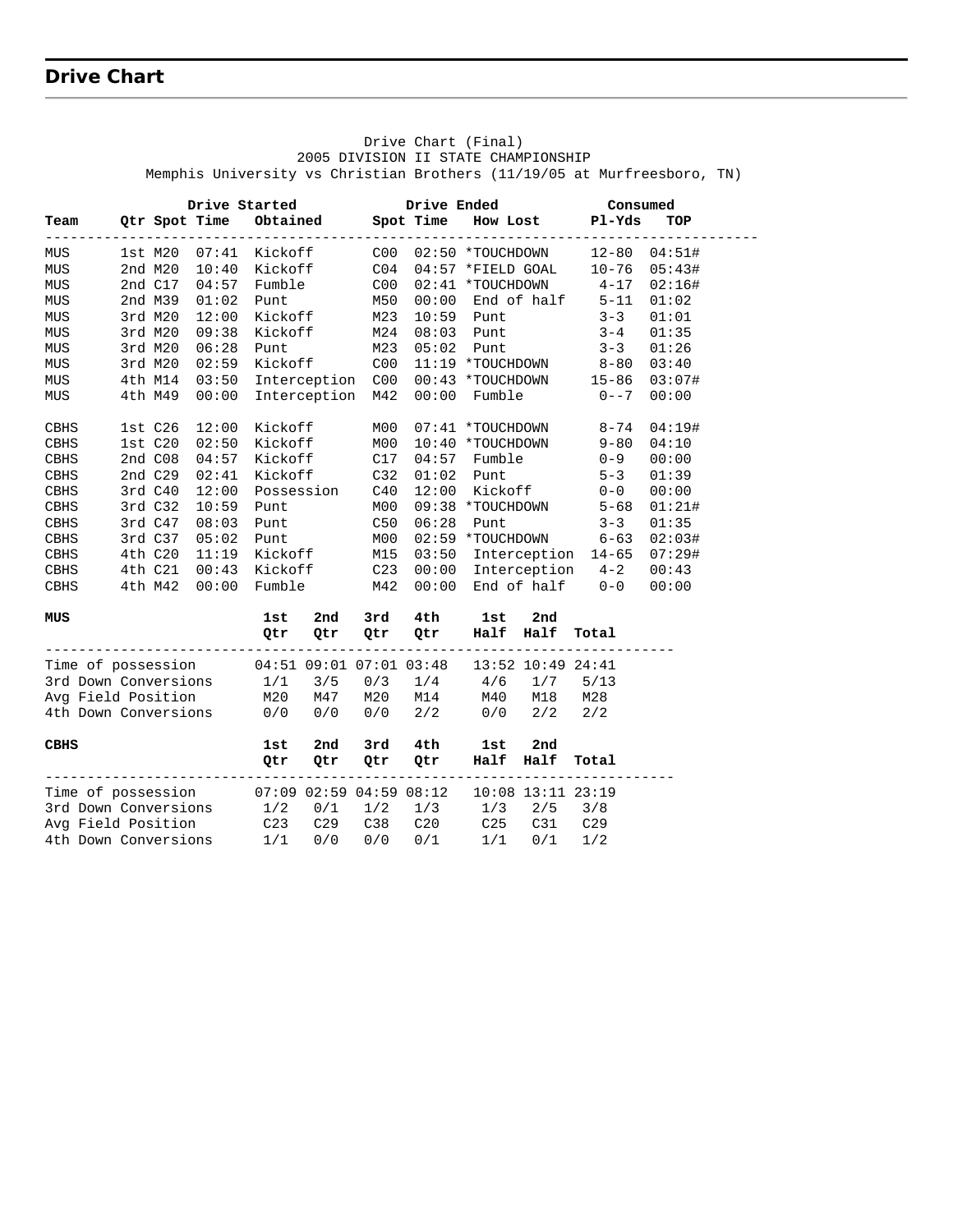#### Drive Chart (By Quarter)

|            | Drive Started brive Ended Consumed |         |       |                              |      |       |                                                       |          |        |  |  |
|------------|------------------------------------|---------|-------|------------------------------|------|-------|-------------------------------------------------------|----------|--------|--|--|
|            |                                    |         |       |                              |      |       | Team Qtr Spot Time Obtained Spot Time How Lost Pl-Yds |          | TOP    |  |  |
| CBHS       |                                    |         |       | 1st C26 12:00 Kickoff        |      |       |                                                       |          |        |  |  |
| <b>MUS</b> |                                    |         |       | 1st M20 07:41 Kickoff        | C00  |       | 02:50 *TOUCHDOWN 12-80 04:51#                         |          |        |  |  |
| CBHS       |                                    | 1st C20 |       | 02:50 Kickoff                | MOO  |       | 10:40 *TOUCHDOWN 9-80                                 |          | 04:10  |  |  |
| MUS        |                                    | 2nd M20 | 10:40 | Kickoff                      |      |       | $C04$ $04:57$ *FIELD GOAL $10-76$                     |          | 05:43# |  |  |
| CBHS       |                                    | 2ndC08  | 04:57 | Kickoff                      | C17  | 04:57 | Fumble 0-9                                            |          | 00:00  |  |  |
| MUS        |                                    | 2nd C17 | 04:57 | Fumble                       | COO  |       | $02:41$ *TOUCHDOWN $4-17$                             |          | 02:16# |  |  |
| CBHS       |                                    | 2nd C29 | 02:41 | Kickoff                      | C32  | 01:02 | Punt $5-3$                                            |          | 01:39  |  |  |
| MUS        |                                    | 2nd M39 | 01:02 | <b>Punt</b>                  | M50  |       | $00:00$ End of half                                   | $5 - 11$ | 01:02  |  |  |
| CBHS       |                                    |         |       | 3rd C40 12:00 Possession C40 |      |       | 12:00 Kickoff 0-0                                     |          | 00:00  |  |  |
| MUS        |                                    | 3rd M20 | 12:00 | Kickoff                      | M23  | 10:59 | Punt                                                  | $3 - 3$  | 01:01  |  |  |
| CBHS       |                                    | 3rd C32 | 10:59 | Punt                         | MOO  |       | 09:38 *TOUCHDOWN                                      | $5 - 68$ | 01:21# |  |  |
| MUS        |                                    | 3rd M20 | 09:38 | Kickoff                      | M24  | 08:03 | Punt                                                  | $3 - 4$  | 01:35  |  |  |
| CBHS       |                                    | 3rd C47 | 08:03 | Punt                         | C50  |       | $06:28$ Punt $3-3$                                    |          | 01:35  |  |  |
| MUS        |                                    | 3rd M20 | 06:28 | Punt                         | M23  | 05:02 | Punt 3-3                                              |          | 01:26  |  |  |
| CBHS       |                                    | 3rd C37 | 05:02 | <b>Punt</b>                  | MO 0 |       | 02:59 *TOUCHDOWN 6-63                                 |          | 02:03# |  |  |
| MUS        |                                    | 3rd M20 |       | 02:59 Kickoff C00            |      |       | $11:19$ *TOUCHDOWN 8-80                               |          | 03:40  |  |  |
| CBHS       |                                    | 4th C20 | 11:19 | Kickoff M15                  |      |       | 03:50 Interception 14-65                              |          | 07:29# |  |  |
| MUS        |                                    | 4th M14 | 03:50 | Interception C00             |      |       | 00:43 *TOUCHDOWN 15-86                                |          | 03:07# |  |  |
| CBHS       |                                    | 4th C21 | 00:43 | Kickoff C23                  |      |       | 00:00 Interception 4-2                                |          | 00:43  |  |  |
| MUS        |                                    | 4th M49 | 00:00 | Interception M42             |      |       | $00:00$ Fumble $0--7$                                 |          | 00:00  |  |  |
| CBHS       |                                    | 4th M42 | 00:00 | Fumble M42                   |      |       | $00:00$ End of half $0-0$                             |          | 00:00  |  |  |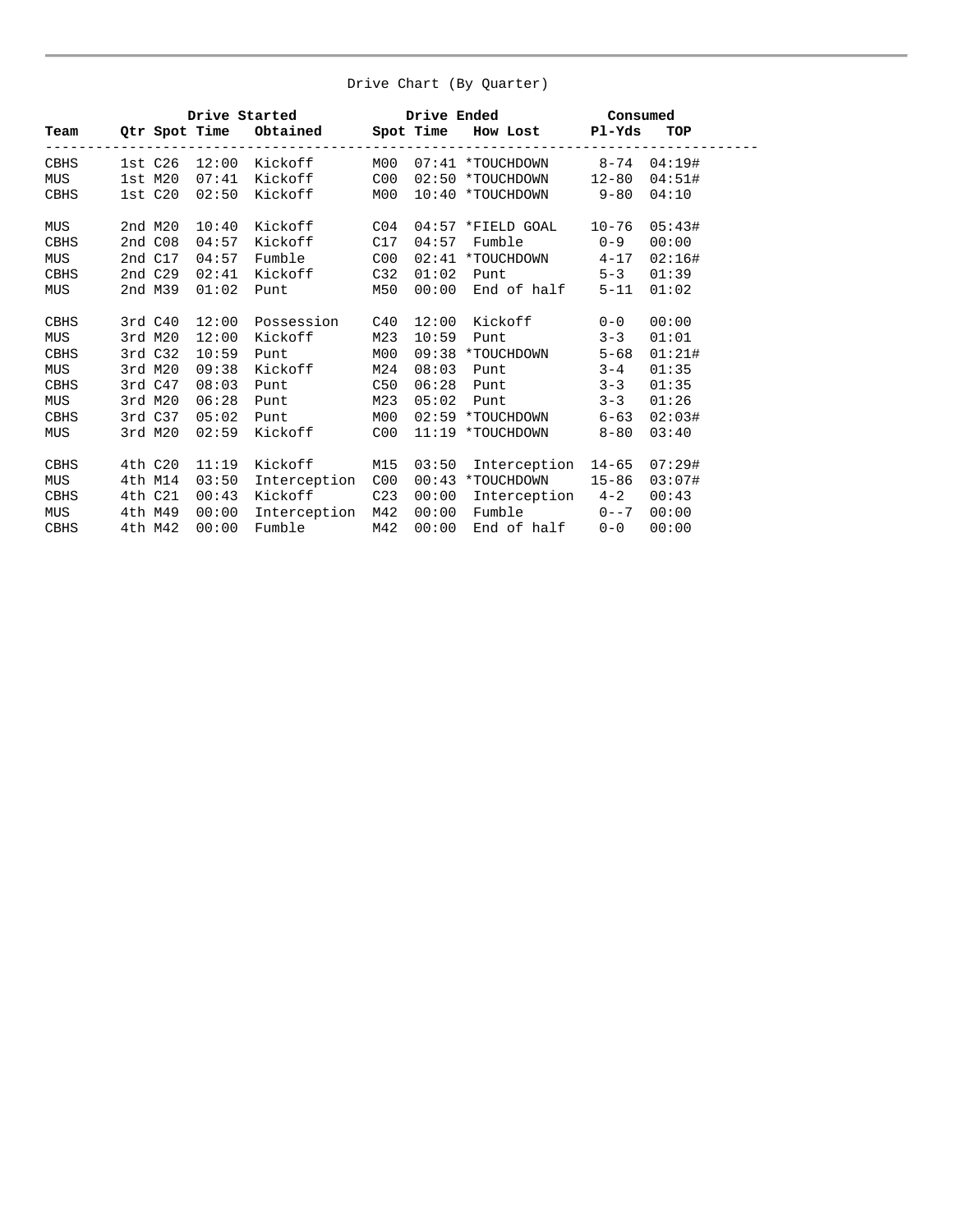### **Defensive Statistics**

#### Defensive Statistics (Final) 2005 DIVISION II STATE CHAMPIONSHIP Memphis University vs Christian Brothers (11/19/05 at Murfreesboro, TN)

**Memphis University ## Player Solo Ast Tot TFL/Yds FF FR-Yd Intc BrUp Blkd Sack/Yds QH** -------------------------------------------------------------------------------------- 31 Pickens, Will 8 2 10 1.0/8 . . . . . . 1/8 . 56 George, Mason 3 1 4 . . . . . . . . . / . 25 Drin, Duncan 3 1 4 . . . . 2 . / . 52 Towner, Buck 3 1 4 1.0/1 . . . . . . / . 21 Welch, Logan 3 1 4 . . . . . . . . / . 18 Malmo, Donnie 1 3 4 . . . . 1 1 / . 35 Stallworth, Ben 3 . 3 . . . 2--5 . . / . 26 Thorton, Will 3 . 3 . . . . . . . . . . / . 60 Cabigao, Andrew 1 2 3 1.0/8 . . . . . 1/8 . 34 Jones, Deandre 2 . 2  $1.0/2$  . . . . . . . / . 37 Edwards, Jay  $2$  . 2 . . . . . . . . . . . / . . 30 Folk, Allie 2 . 2 . . . . . . . . . / . 43 Francis, Hugh 1 1 2 . . . . . . . . . / . 29 Larson, Sisco 1 . 1 . . . . . . . . . . / . 7 Hazlehurst, C. . . . . . 1-0 . . . / . **Christian Brothers ## Player Solo Ast Tot TFL/Yds FF FR-Yd Intc BrUp Blkd Sack/Yds QH** --------------------------------------------------------------------------------------

|   | 32 Mosby, Chris    |                |                      |             |       |                                  |                      |  |     |  |
|---|--------------------|----------------|----------------------|-------------|-------|----------------------------------|----------------------|--|-----|--|
|   | 35 Darrohn, S.     |                |                      | 6           |       | $\bullet$ . The set of $\bullet$ |                      |  |     |  |
|   | 84 Walker, Chris   | 5              |                      |             |       | 1                                | $\ddot{\phantom{0}}$ |  |     |  |
|   | 52 Duffel, Ben     | 4              |                      | 4           |       |                                  |                      |  |     |  |
|   | 46 Pullim, T.      | 4              |                      | 4           |       |                                  |                      |  |     |  |
|   | 66 Pounders, Tyler | 3              |                      | $4^{\circ}$ | 1.0/2 |                                  |                      |  | 1/2 |  |
|   | 51 House, Clay     | $\overline{2}$ | 2                    | 4           | 1.5/2 |                                  |                      |  | 1/1 |  |
|   | 48 Collier, Jared  |                | 3                    | 4           |       |                                  |                      |  |     |  |
|   | 42 Goode, John     |                |                      |             |       |                                  |                      |  |     |  |
|   | 69 Showers, Pile   |                |                      |             |       |                                  |                      |  |     |  |
|   | 5 Gillen, RJ       |                |                      |             |       |                                  |                      |  |     |  |
| 4 | Cathy, Sly         |                |                      |             |       |                                  |                      |  |     |  |
| 7 | McArthur, John     |                | 2                    | 2           | 0.5/0 | $\ddot{\phantom{a}}$             |                      |  |     |  |
|   | 54 Woods, Josh     |                |                      |             |       |                                  |                      |  |     |  |
|   | 57 Maxwell, Ben    |                |                      |             |       |                                  |                      |  |     |  |
|   | 15 Mack, Dejon     |                |                      |             |       |                                  |                      |  |     |  |
|   | 40 Schifani, Clark |                |                      |             |       |                                  |                      |  |     |  |
|   | TM TEAM            |                | $\ddot{\phantom{0}}$ |             |       |                                  | $1 - 0$              |  |     |  |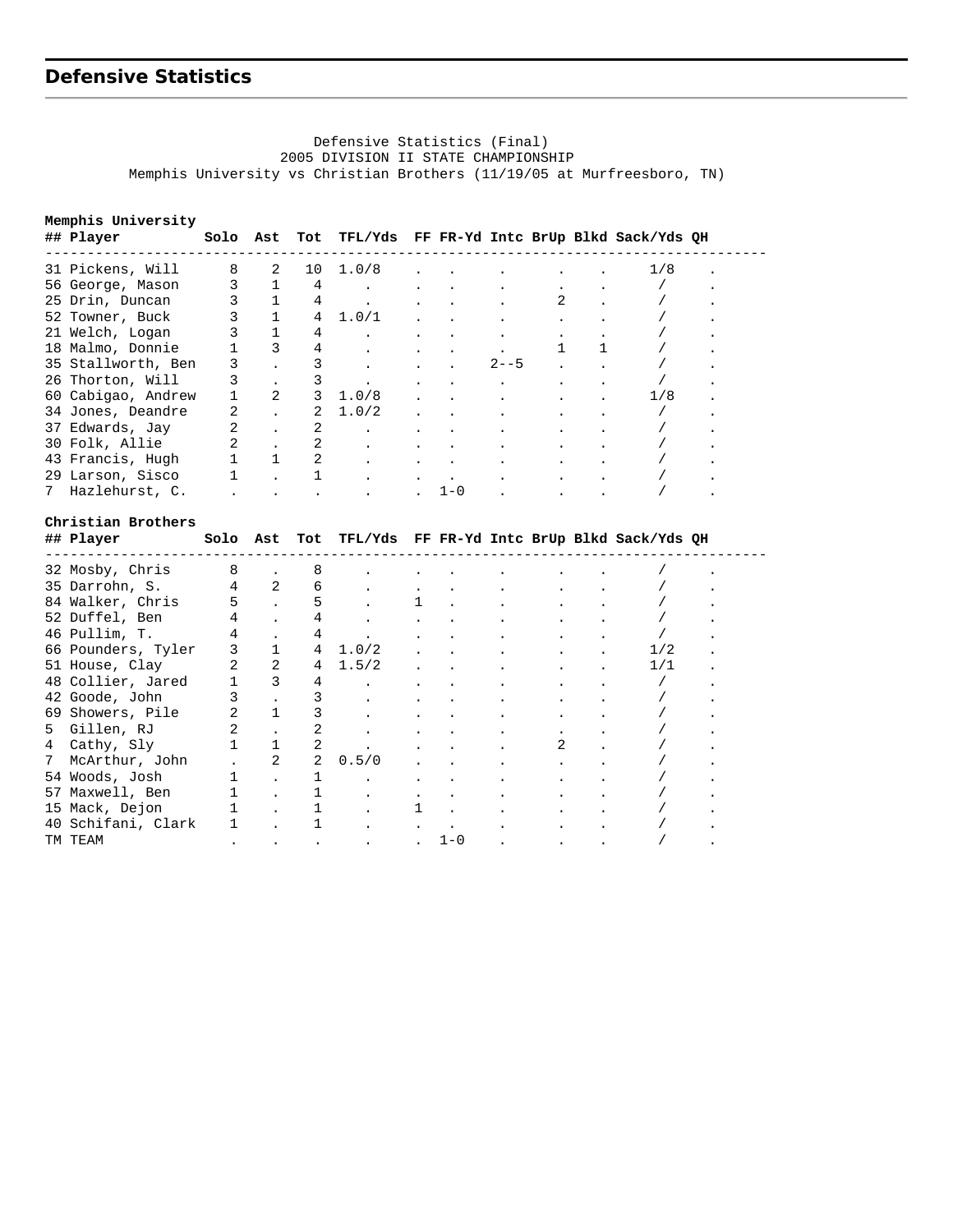### **Quickie Statistics**

|                                                                         | Memphis University vs Christian Brothers (11/19/05 at Murfreesboro, TN)       |                                                     | Quickie Statistics (Final) |                    |                                                         |                       |              |                        |
|-------------------------------------------------------------------------|-------------------------------------------------------------------------------|-----------------------------------------------------|----------------------------|--------------------|---------------------------------------------------------|-----------------------|--------------|------------------------|
|                                                                         |                                                                               | MUS                                                 | CBHS                       |                    |                                                         |                       |              |                        |
| $Score \ldots \ldots \ldots \ldots \ldots \ldots \ldots$<br>FIRST DOWNS |                                                                               | 31<br>19                                            | 27<br>18                   |                    |                                                         |                       |              |                        |
| RUSHES-YARDS (NET)                                                      |                                                                               | 31-111                                              | $37 - 231$                 |                    |                                                         |                       |              |                        |
| PASSING YDS (NET)                                                       |                                                                               | 235                                                 | 122                        |                    |                                                         |                       |              |                        |
| Passes Att-Comp-Int                                                     |                                                                               | $31 - 20 - 0$                                       | $17 - 7 - 2$               |                    |                                                         |                       |              |                        |
| TOTAL OFFENSE PLAYS-YARDS                                               |                                                                               | 62-346                                              | $54 - 353$                 |                    |                                                         |                       |              |                        |
| Fumble Returns-Yards                                                    |                                                                               | $0 - 0$                                             | $0 - 0$                    |                    |                                                         |                       |              |                        |
| Punt Returns-Yards                                                      |                                                                               | $2 - 20$                                            | $0 - 0$                    |                    |                                                         |                       |              |                        |
| Kickoff Returns-Yards                                                   |                                                                               | $0 - 0$                                             | $4 - 74$                   |                    |                                                         |                       |              |                        |
| Interception Returns-Yards                                              |                                                                               | $2 - -5$                                            | $0 - 0$                    |                    |                                                         |                       |              |                        |
| Punts $(Number-Avg)$                                                    |                                                                               | $3 - 34.7$                                          | $2 - 39.5$                 |                    |                                                         |                       |              |                        |
| Penalties-Yards                                                         |                                                                               | $2 - 1$<br>$8 - 59$                                 | $1 - 1$<br>$10 - 78$       |                    |                                                         |                       |              |                        |
| Possession Time                                                         |                                                                               | 24:41                                               | 23:19                      |                    |                                                         |                       |              |                        |
| Third-Down Conversions                                                  |                                                                               | 5 of 13                                             | $3$ of $8$                 |                    |                                                         |                       |              |                        |
| Fourth-Down Conversions                                                 |                                                                               | $2$ of $2$                                          | $1$ of $2$                 |                    |                                                         |                       |              |                        |
| Red-Zone Scores-Chances                                                 |                                                                               | $4 - 4$                                             | $3 - 4$                    |                    |                                                         |                       |              |                        |
|                                                                         | Memphis University                                                            |                                                     |                            | Christian Brothers |                                                         |                       |              |                        |
| Rushing                                                                 | Yds TD Lg<br>No                                                               | Rushing<br>Avg                                      |                            | No Yds TD Lg       | Avg                                                     |                       |              |                        |
| Massey, Tyler                                                           | $1 \quad 9$<br>14<br>60                                                       | 4.3                                                 | Harris, Henry              | 21<br>138          | 2 49<br>6.6                                             |                       |              |                        |
| Park, Micahel                                                           | 15<br>39<br>1 7                                                               | 2.6                                                 | Skinner, John M 15         | 84                 | 1 20<br>5.6                                             |                       |              |                        |
| Owens, Devin                                                            | 2<br>12<br>010                                                                | 6.0                                                 | Carpenter, B.              | 1<br>9             | 0 <sub>9</sub><br>9.0                                   |                       |              |                        |
| Passing<br>Park, Micahel<br>TEAM                                        | AttCmpInt Yds TD Lng<br>$27 - 19 - 0$<br>232<br>$3 - 0 - 0$<br>$\overline{0}$ | Passing<br>2<br>64<br>$\mathbf 0$<br>$\overline{0}$ | Skinner, John M 17-7-2     |                    | AttCmpInt Yds TD Lng<br>122<br>$\mathbf{1}$<br>- 49     |                       |              |                        |
| Receiving                                                               | Yds<br>No.                                                                    | TD Long                                             | Receiving                  | Yds<br>No.         | TD Long                                                 |                       |              |                        |
| Prokell, Max                                                            | 8<br>72<br>1                                                                  | 13                                                  | Mack, Dejon                | 3<br>44            | 1<br>23                                                 |                       |              |                        |
| Massey, Tyler                                                           | 89<br>6<br>0                                                                  | 64                                                  | Cowles, Alfred             | 2<br>27            | $\mathbf 0$<br>18                                       |                       |              |                        |
| Bowie, Stephen                                                          | 2<br>43<br>1                                                                  | 37                                                  | Robertson, D.              | 49<br>1            | 49<br>0                                                 |                       |              |                        |
| Owens, Devin                                                            | 2<br>7<br>$\Omega$                                                            | 6                                                   | Harris, Henry              | 2<br>1             | 2<br>$\mathbf 0$                                        |                       |              |                        |
| Punting<br>Alston, Drew                                                 | No.<br>Avg Long 120<br>40<br>3<br>34.7                                        | Punting<br>0                                        | Riley, Phillip             | No.<br>39.5<br>2   | Avg Long I20<br>42<br>0                                 |                       |              |                        |
|                                                                         |                                                                               |                                                     |                            |                    |                                                         |                       |              |                        |
| Punt returns<br>Prokell, Max                                            | No.<br>Yds<br>2<br>20<br>0                                                    | TD Long<br>12                                       | Punt returns               | Yds<br>No.         | TD Long                                                 |                       |              |                        |
| Kick returns                                                            | Yds<br>No.                                                                    | TD Long                                             | Kick returns               | Yds<br>No.         | TD Long                                                 |                       |              |                        |
|                                                                         |                                                                               |                                                     | Carpenter, B.              | 2<br>34            | 0<br>25                                                 |                       |              |                        |
|                                                                         |                                                                               |                                                     | Harris, Henry              | 2<br>40            | $\Omega$<br>26                                          |                       |              |                        |
| ream<br>$---$<br>$- - - - - - - -$                                      | Qtr Time Scoring play<br>------------                                         |                                                     |                            | Conversion         |                                                         | Plays-Yards           | TOP          | MUS - CBHS             |
| CBHS                                                                    | 1st 07:41 Harris, Henry 1 yd run                                              |                                                     |                            |                    | Cardosi, Austin kick blockd 8-74                        |                       | 4:19         | $0 - 6$                |
| MUS<br>$1st$ $02:50$<br>CBHS<br>2nd $10:40$                             | Massey, Tyler 3 yd run<br>Mack, Dejon 23 yd pass from Skinner, John M         |                                                     |                            | Mack, Dejon pass   | Hazlehurst, C. kick                                     | $12 - 80$<br>$9 - 80$ | 4:51<br>4:10 | $7 - 6$<br>$7 - 14$    |
| 2nd 04:57<br>MUS                                                        | Hazlehurst, C. 21 yd field goal                                               |                                                     |                            |                    |                                                         | $10 - 76$             | 5:43         | $10 - 14$              |
| 2nd 02:41<br>MUS                                                        | Park, Micahel 2 yd run                                                        |                                                     |                            |                    | Hazlehurst, C. kick                                     | $4 - 17$              | 2:16         | $17 - 14$              |
| 3rd 09:38<br>CBHS<br>3rd 02:59                                          | Harris, Henry 4 yd run                                                        |                                                     |                            |                    | Cardosi, Austin kick                                    | $5 - 68$              | 1:21<br>2:03 | $17 - 21$              |
| CBHS<br>4th 11:19<br>MUS                                                | Skinner, John M 1 yd run<br>Bowie, Stephen 37 yd pass from Park, Micahel      |                                                     |                            |                    | Cardosi, Austin kick failed 6-63<br>Hazlehurst, C. kick | $8 - 80$              | 3:40         | $17 - 27$<br>$24 - 27$ |
| MUS                                                                     | 4th 00:43 Prokell, Max 8 yd pass from Park, Micahel                           |                                                     |                            |                    | Hazlehurst, C. kick                                     | $15 - 86$             | 3:07         | $31 - 27$              |
|                                                                         |                                                                               |                                                     |                            |                    |                                                         |                       |              |                        |

#### **Participation Report**

 Participation Report (Final) Memphis University vs Christian Brothers (11/19/05 at Murfreesboro, TN)

Memphis University: 2-Prokell, Max, 7-Hazlehurst, C., 8-Alston, Drew, 9-Bowie, Stephen, 11-Massey, Tyler, 16-Park, Micahel, 18-Malmo, Donnie, 21-Welch, Logan, 25-Drin, Duncan, 26-Thorton, Will, 29-Larson, Sisco, 30-Folk, Allie, 31-Pickens, Will, 33-Owens, Devin, 34-Jones, Deandre, 35-Stallworth, Ben, 37-Edwards, Jay, 38-Higdon, Carter, 43- Francis, Hugh, 52-Towner, Buck, 56-George, Mason, 60-Cabigao, Andrew.

 Christian Brothers: 3-Cowles, Alfred, 4-Cathy, Sly, 5-Gillen, RJ, 6-Carpenter, B., 7-McArthur, John, 11-Robertson, D., 12-Skinner, John M, 14-Cardosi, Austin, 15-Mack, Dejon, 18-Riley, Phillip, 20-Harris, Henry, 32-Mosby, Chris, 35-Darrohn, S., 38-Simmons, Justin, 40-Schifani, Clark, 42-Goode, John, 46-Pullim, T., 48-Collier, Jared, 51- House, Clay, 52-Duffel, Ben, 54-Woods, Josh, 57-Maxwell, Ben, 66-Pounders, Tyler, 69-Showers, Pile, 84-Walker, Chris.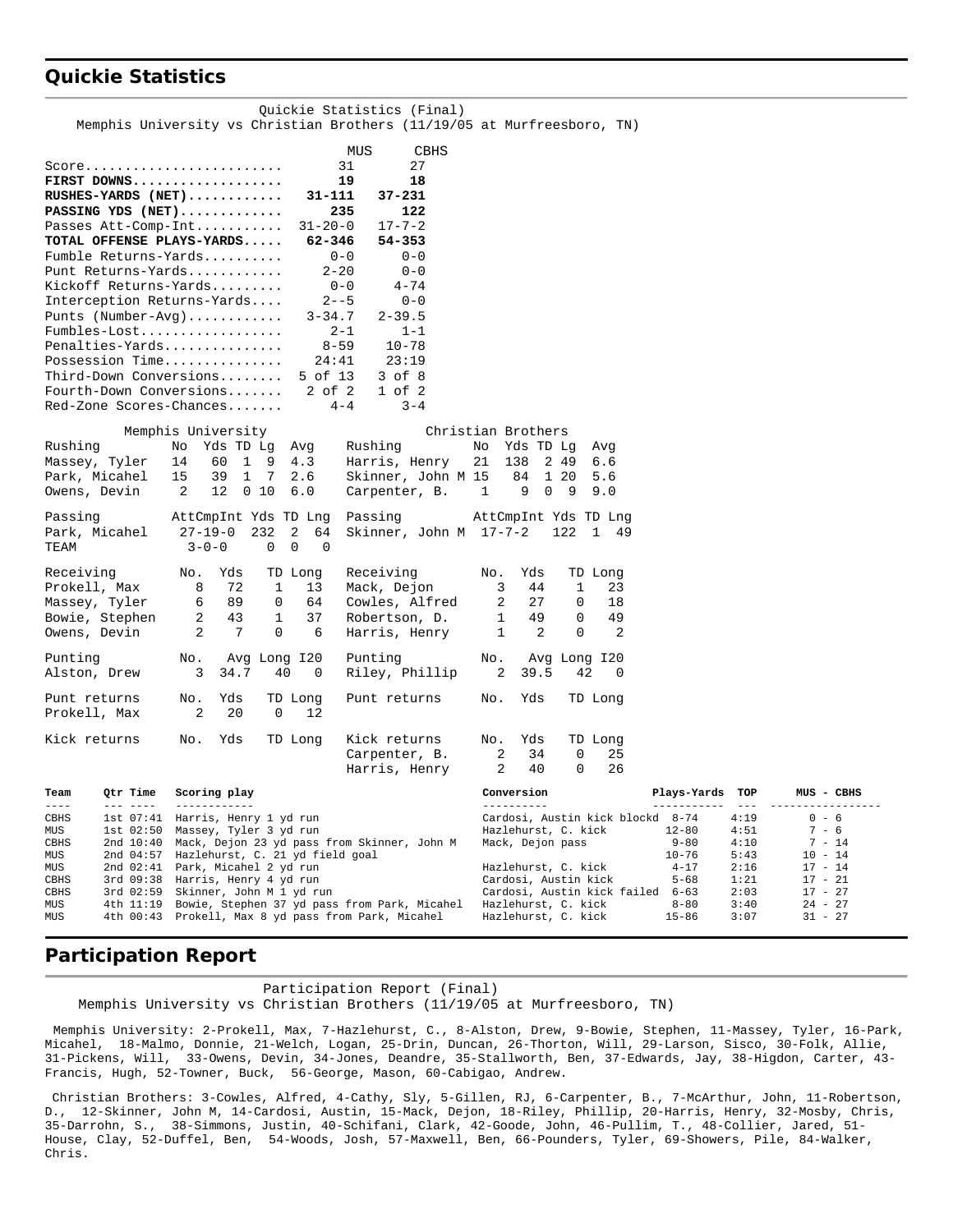#### **Play-by-Play Summary (1st Quarter)**

 Hazlehurst, C. kickoff 59 yards to the CBHS1, Carpenter, B. return 25 yards to the CBHS26 (Thorton, Will). C 1-10 C26 Skinner, John M rush for 5 yards to the CBHS31 (Welch, Logan;Malmo, Donnie). C 2-5 C31 Harris, Henry rush for 14 yards to the CBHS45, **1ST DOWN CBHS** (Francis, Hugh). C 1-10 C45 Skinner, John M pass complete to Mack, Dejon for 9 yards to the MUS46 (Stallworth, Ben), *PENALTY CBHS illegal block 10 yards to the CBHS44*. C 1-11 C44 1st and 11. C 1-11 C44 Harris, Henry rush for 4 yards to the CBHS48 (Malmo, Donnie;Francis, Hugh). C 2-7 C48 Timeout Christian Brothers, clock 09:44. C 2-7 C48 Harris, Henry rush for 49 yards to the MUS3, **1ST DOWN CBHS** (Welch, Logan). C 1-G M03 Harris, Henry rush for no gain to the MUS3 (Pickens, Will).<br>C 2-G M03 Harris, Henry rush for 1 yard to the MUS2 (Pickens, Will;Dr C 2-G M03 Harris, Henry rush for 1 yard to the MUS2 (Pickens, Will;Drin, Duncan).<br>C 3-G M02 PENALTY MUS offside 1 yards to the MUS1. C 3-G M02 *PENALTY MUS offside 1 yards to the MUS1*. Harris, Henry rush for 1 yard to the MUS0, TOUCHDOWN, clock 07:41. Cardosi, Austin kick attempt failed (blocked), clock 07:41 (blocked by Malmo, Donnie). ========================================== MEMPHIS UNIVERSITY 0, CHRISTIAN BROTHERS 6 ========================================== --------------- 8 plays, 74 yards, TOP 04:19 --------------- Simmons, Justin kickoff 60 yards to the MUS0, touchback. M 1-10 M20 MEMPHIS UNIVERSITY drive start at 07:41 (1st). M 1-10 M20 Massey, Tyler rush for 5 yards to the MUS25 (House, Clay).<br>M 2-5 M25 Park, Micahel pass complete to Bowie, Stephen for 6 yards Park, Micahel pass complete to Bowie, Stephen for 6 yards to the MUS31, 1ST DOWN MUS (Cathy, Sly;Collier, Jared). M 1-10 M31 Massey, Tyler rush to the MUS40, fumble forced by Walker, Chris, fumble by Massey, Tyler recovered by MUS Aldridge, Will at MUS40, *PENALTY CBHS face mask 15 yards to the CBHS45, 1ST DOWN MUS*. M 1-10 C45 1st and 10. M 1-10 C45 Park, Micahel pass complete to Massey, Tyler for 5 yards to the CBHS40 Darrohn, S.). M 2-5 C40 Park, Micahel pass complete to Massey, Tyler for 4 yards to the CBHS36 (Collier, Jared;McArthur, John). M 3-1 C36 Park, Micahel rush for 4 yards to the CBHS32, **1ST DOWN MUS** (Collier, Jared). M 1-10 C32 Park, Micahel pass incomplete to Bowie, Stephen (Cathy, Sly). M 2-10 C32 Park, Micahel pass complete to Prokell, Max for 11 yards to the CBHS21, **1ST DOWN MUS** (Darrohn, S.). M 1-10 C21 Massey, Tyler rush for 5 yards to the CBHS16 (Duffel, Ben). M 2-5 C16 Park, Micahel rush for 4 yards to the CBHS12 (Duffel, Ben), *PENALTY CBHS face mask 5 yards to the CBHS7, 1ST DOWN MUS*. M 1-G C07 1st and 7. M 1-G C07 Park, Micahel rush for 4 yards to the CBHS3 (Mosby, Chris). M 2-G C03 Massey, Tyler rush for 3 yards to the CBHS0, TOUCHDOWN, clock 02:50. Hazlehurst, C. kick attempt good. ========================================== MEMPHIS UNIVERSITY 7, CHRISTIAN BROTHERS 6 ========================================== -------------- 12 plays, 80 yards, TOP 04:51 --------------- Hazlehurst, C. kickoff 60 yards to the CBHS0, touchback. C 1-10 C20 CHRISTIAN BROTHERS drive start at 02:50 (1st). C 1-10 C20 Skinner, John M rush for 20 yards to the CBHS40, **1ST DOWN CBHS** (Welch, Logan). Harris, Henry rush for no gain to the CBHS40 (Towner, Buck). C 2-10 C40 Skinner, John M pass incomplete to Mack, Dejon. C 3-10 C40 Carpenter, B. rush for 9 yards to the CBHS49 (Pickens, Will). C 4-1 C49 Skinner, John M rush for 3 yards to the MUS48, **1ST DOWN CBHS** (Pickens, Will). C 1-10 M48 Skinner, John M rush for 11 yards to the MUS37, **1ST DOWN CBHS** (Drin, Duncan). ============END OF 1st QUARTER============ MEMPHIS UNIVERSITY 7, CHRISTIAN BROTHERS 6 ==========================================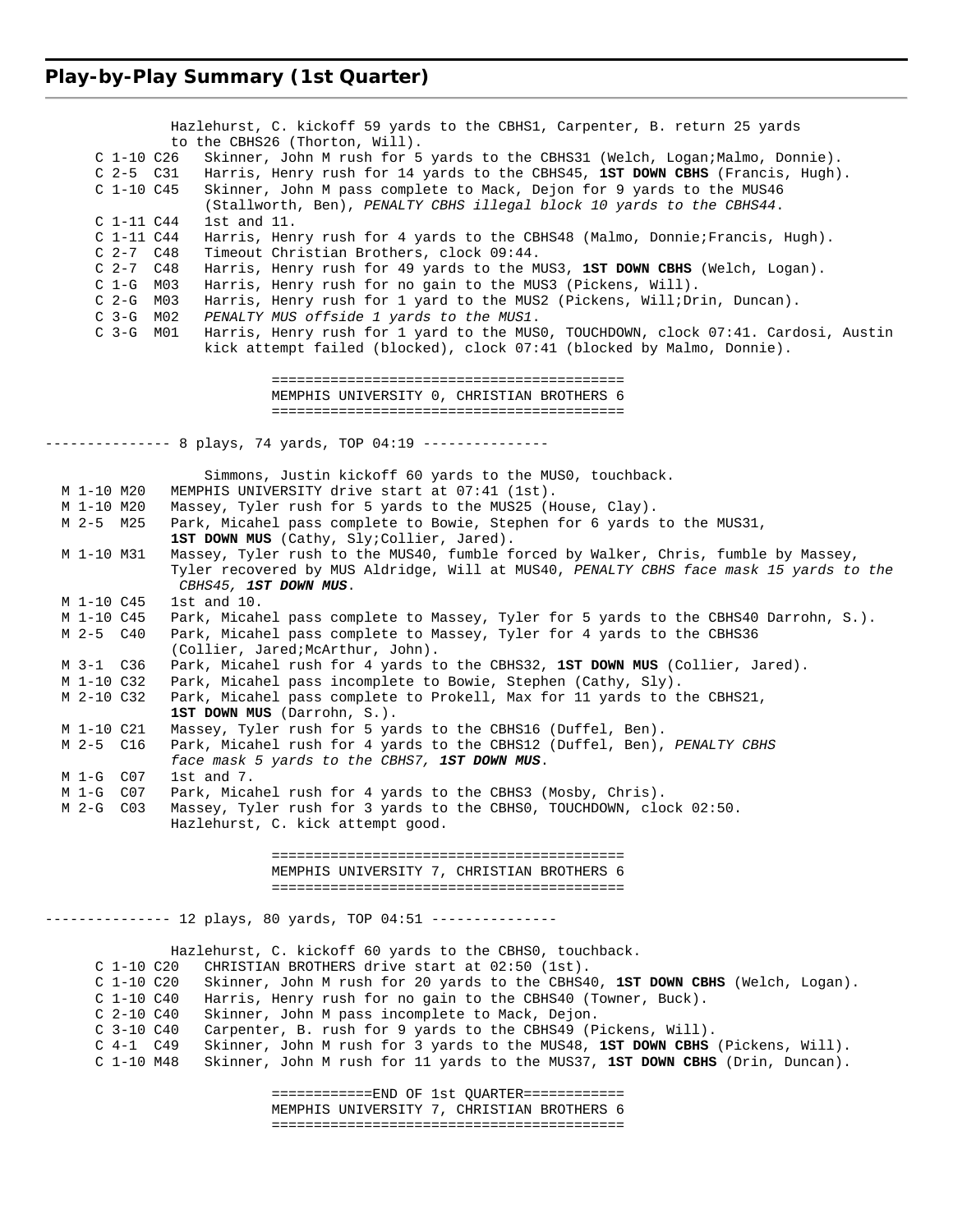# **Play-by-Play Summary (2nd quarter)**

| Start of 2nd quarter, clock 12:00.<br>C 1-10 M37<br>Harris, Henry rush for 4 yards to the MUS33 (Cabigao, Andrew;Towner, Buck).<br>$C$ 1-10 M37<br>Skinner, John M rush for 10 yards to the MUS23, 1ST DOWN CBHS (Stallworth, Ben).<br>$C2-6$ M33<br>Timeout Christian Brothers, clock 10:48.<br>$C1-10 M23$<br>$C$ 1-10 M23<br>Skinner, John M pass complete to Mack, Dejon for 23 yards to the MUSO,<br>1ST DOWN CBHS, TOUCHDOWN, clock 10:40.<br>$C$ 1-G M03<br>Timeout Christian Brothers, clock 10:40.<br>Skinner, John M pass attempt to Mack, Dejon good. |
|------------------------------------------------------------------------------------------------------------------------------------------------------------------------------------------------------------------------------------------------------------------------------------------------------------------------------------------------------------------------------------------------------------------------------------------------------------------------------------------------------------------------------------------------------------------|
| MEMPHIS UNIVERSITY 7, CHRISTIAN BROTHERS 14                                                                                                                                                                                                                                                                                                                                                                                                                                                                                                                      |
| ------------- 9 plays, 80 yards, TOP 04:10 ---------------                                                                                                                                                                                                                                                                                                                                                                                                                                                                                                       |
| Simmons, Justin kickoff 60 yards to the MUSO, touchback.<br>MEMPHIS UNIVERSITY drive start at 10:40 (2nd).<br>M 1-10 M20<br>Massey, Tyler rush for 7 yards to the MUS27 (Showers, Pile).<br>M 1-10 M20<br>M 2-3 M27<br>Massey, Tyler rush for 2 yards to the MUS29 (Showers, Pile).<br>M 3-1 M29<br>Park, Micahel rush for 6 yards to the MUS35, 1ST DOWN MUS (Schifani,<br>Clark).                                                                                                                                                                              |
| Massey, Tyler rush for no gain to the MUS35 (Pullim, T.).<br>M 1-10 M35<br>M 2-10 M35<br>Park, Micahel rush for no gain to the MUS35 (Showers, Pile;Collier, Jared).<br>Park, Micahel pass complete to Massey, Tyler for 64 yards to the CBHS1,<br>M 3-10 M35<br>1ST DOWN MUS (Gillen, RJ).                                                                                                                                                                                                                                                                      |
| M 1-G C01<br>Park, Micahel rush for no gain to the CBHS1 (Pullim, T.).<br>PENALTY MUS false start 4 yards to the CBHS5.<br>M 2-G C01<br>Park, Micahel sacked for loss of 2 yards to the CBHS7 (Pounders, Tyler).<br>M 2-G C05<br>Timeout Memphis University, clock 05:46.<br>M 3-G C07<br>M 3-G C07<br>Massey, Tyler pass complete to Park, Micahel for 3 yards to the CBHS4.<br>M 4-G C04<br>Hazlehurst, C. field goal attempt from 21 GOOD, clock 04:57.                                                                                                       |
| MEMPHIS UNIVERSITY 10, CHRISTIAN BROTHERS 14                                                                                                                                                                                                                                                                                                                                                                                                                                                                                                                     |
| -------------    10 plays, 76 yards, TOP 05:43 ---------------                                                                                                                                                                                                                                                                                                                                                                                                                                                                                                   |
| Hazlehurst, C. kickoff 52 yards to the CBHS8, Carpenter, B. return 0 yards<br>to the CBHS8, fumble by Carpenter, B. recovered by MUS Hazlehurst, C. at<br>CBHS17.                                                                                                                                                                                                                                                                                                                                                                                                |
| MEMPHIS UNIVERSITY drive start at 04:57 (2nd).<br>M 1-10 C17<br>Massey, Tyler rush for 6 yards to the CBHS11 (Mosby, Chris).<br>M 1-10 C17<br>PENALTY CBHS offside 5 yards to the CBHS6, 1ST DOWN MUS.<br>M 2-4 C11                                                                                                                                                                                                                                                                                                                                              |
| M 1-G C06<br>Massey, Tyler rush for 3 yards to the CBHS3 (Pounders, Tyler).<br>PENALTY MUS delay of game 5 yards to the CBHS8.<br>M 2-G C03<br>M 2-G C08<br>Park, Micahel pass incomplete to Prokell, Max, PENALTY CBHS pass                                                                                                                                                                                                                                                                                                                                     |
| interference 4 yards to the CBHS4, 1ST DOWN MUS, NO PLAY.<br>M 1-G C04<br>Massey, Tyler rush for 2 yards to the CBHS2 (Darrohn, S. ; House, Clay).<br>Park, Micahel rush for 2 yards to the CBHS0, TOUCHDOWN, clock 02:41.<br>M 2-G C02<br>Hazlehurst, C. kick attempt good.                                                                                                                                                                                                                                                                                     |
| MEMPHIS UNIVERSITY 17, CHRISTIAN BROTHERS 14                                                                                                                                                                                                                                                                                                                                                                                                                                                                                                                     |
|                                                                                                                                                                                                                                                                                                                                                                                                                                                                                                                                                                  |
| Hazlehurst, C. kickoff 57 yards to the CBHS3, Harris, Henry return 26 yards<br>to the CBHS29 (Edwards, Jay).<br>$C_1-10C_29$<br>CHRISTIAN BROTHERS drive start at 02:41 (2nd).<br>Skinner, John M pass complete to Cowles, Alfred for 9 yards to the<br>C 1-10 C29<br>CBHS38 (Drin, Duncan).<br>$C_2-1 C_38$<br>Skinner, John M pass complete to Harris, Henry for 2 yards to the                                                                                                                                                                                |
| CBHS40, 1ST DOWN CBHS (Pickens, Will).<br>Skinner, John M pass incomplete to Robertson, D. (Malmo, Donnie).<br>$C_1-10C40$<br>C 2-10 C40<br>Skinner, John M sacked for loss of 8 yards to the CBHS32 (Pickens,<br>Will).                                                                                                                                                                                                                                                                                                                                         |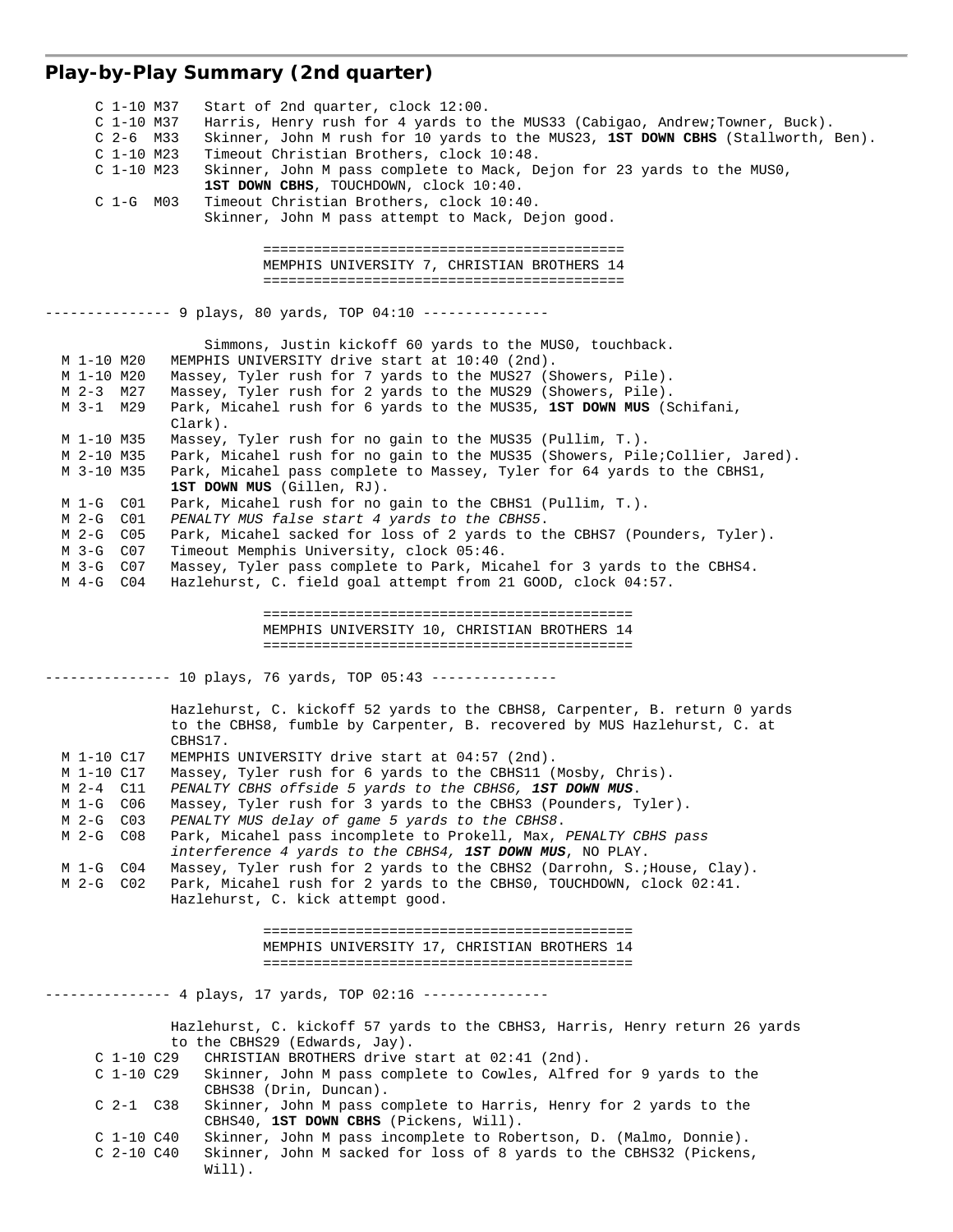C 3-18 C32 Skinner, John M pass incomplete to Harris, Henry. C 4-18 C32 Riley, Phillip punt 37 yards to the MUS31, Prokell, Max return 8 yards to the MUS39 (Darrohn, S.). -------------- 5 plays, 3 yards, TOP 01:39 --------------- M 1-10 M39 MEMPHIS UNIVERSITY drive start at 01:02 (2nd). M 1-10 M39 Park, Micahel rush for 7 yards to the MUS46 (Mosby, Chris). M 2-3 M46 Park, Micahel pass complete to Owens, Devin for 1 yard to the MUS47 (Mosby, Chris). M 3-2 M47 Timeout Memphis University, clock 00:40. M 3-2 M47 Park, Micahel pass complete to Prokell, Max for 8 yards to the CBHS45, **1ST DOWN MUS** (Walker, Chris). M 1-10 C45 TEAM pass incomplete. M 2-10 C45 Park, Micahel pass incomplete to Prokell, Max (Cathy, Sly), *PENALTY MUS pass interference 15 yards to the MUS40*, NO PLAY. M 3-25 M40 Owens, Devin rush for 10 yards to the 50 yardline (Goode, John). M 4-15 M50 End of 1st half, clock 00:00.

> =============END OF 2nd QUARTER============= MEMPHIS UNIVERSITY 17, CHRISTIAN BROTHERS 14 ============================================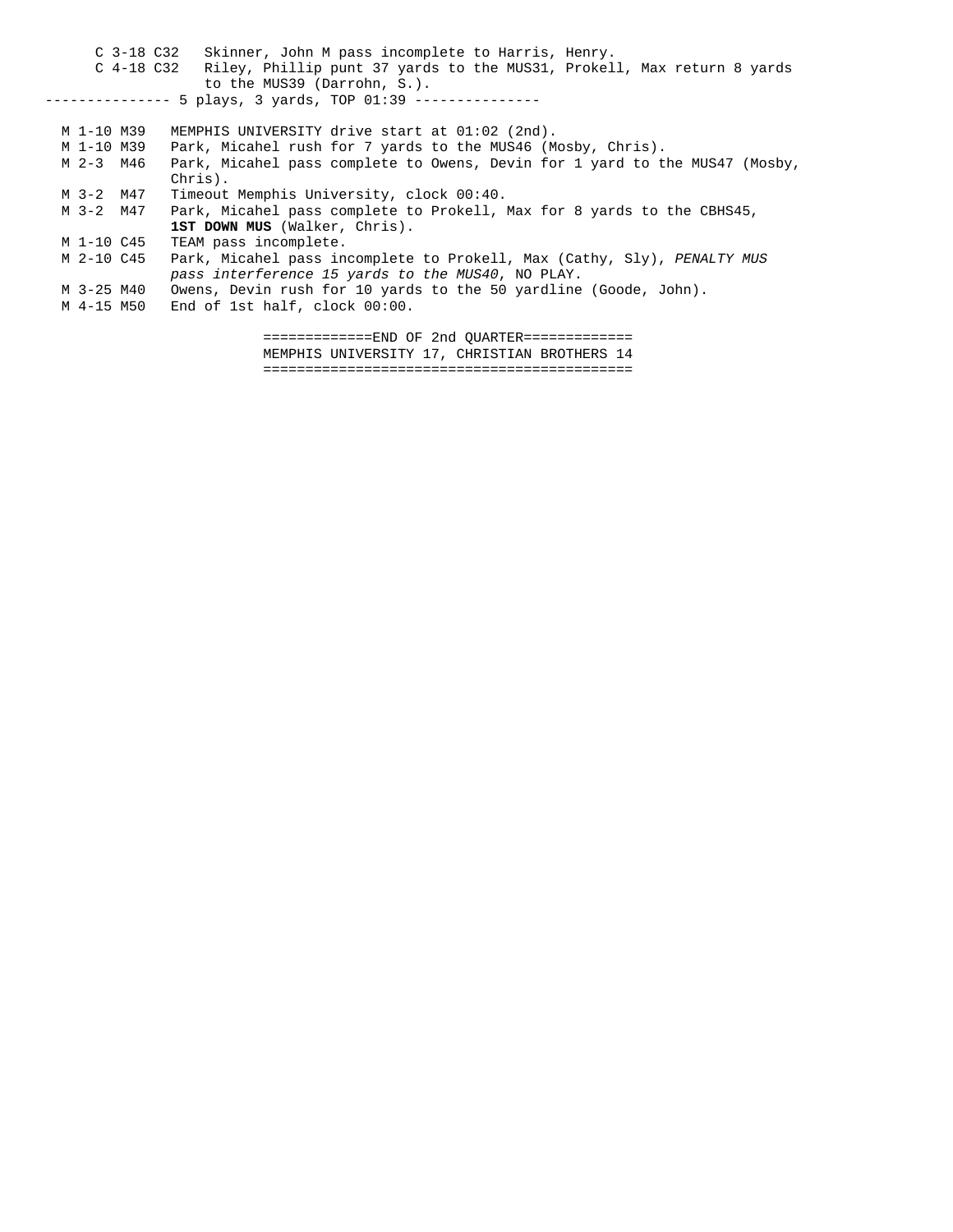#### **Play-by-Play Summary (3rd quarter)**

 M 4-15 M50 Start of 3rd quarter, clock 12:00. M 4-15 M50 Change of possession, CBHS ball on CBHS40, 1st and 10. --------------- 5 plays, 11 yards, TOP 01:02 --------------- C 1-10 C40 CHRISTIAN BROTHERS drive start at 12:00 (3rd). Simmons, Justin kickoff 60 yards to the MUS0, touchback.<br>M 1-10 M20 MEMPHIS UNIVERSITY drive start at 12:00 (3rd). MEMPHIS UNIVERSITY drive start at 12:00 (3rd). M 1-10 M20 Massey, Tyler rush for 3 yards to the MUS23 (Mosby, Chris). M 2-7 M23 Park, Micahel pass incomplete to Bowie, Stephen. M 3-7 M23 Park, Micahel pass incomplete. M 4-7 M23 Alston, Drew punt 35 yards to the CBHS42, out-of-bounds, *PENALTY CBHS holding 10 yards to the CBHS32*, 1st and 10, CBHS ball on CBHS32. -------------- 3 plays, 3 yards, TOP 01:01 --------------- C 1-10 C32 CHRISTIAN BROTHERS drive start at 10:59 (3rd). C 1-10 C32 Skinner, John M rush for 13 yards to the CBHS45, **1ST DOWN CBHS** (Pickens, Will). C 1-10 C45 Skinner, John M rush for 2 yards to the CBHS47 (Folk, Allie).<br>C 2-8 C47 Skinner, John M pass incomplete to Robertson, D.. Skinner, John M pass incomplete to Robertson, D.. C 3-8 C47 Skinner, John M pass complete to Robertson, D. for 49 yards to the MUS4, **1ST DOWN CBHS** (Thorton, Will). C 1-G M04 Harris, Henry rush for 4 yards to the MUS0, TOUCHDOWN, clock 09:38. Cardosi, Austin kick attempt good. ============================================ MEMPHIS UNIVERSITY 17, CHRISTIAN BROTHERS 21 ============================================ -------------- 5 plays, 68 yards, TOP 01:21 --------------- Simmons, Justin kickoff 60 yards to the MUS0, touchback. M 1-10 M20 MEMPHIS UNIVERSITY drive start at 09:38 (3rd). M 1-10 M20 Park, Micahel sacked for loss of 1 yard to the MUS19 (House, Clay). M 2-11 M19 Park, Micahel pass incomplete to Alston, Drew. M 3-11 M19 Park, Micahel pass complete to Massey, Tyler for 5 yards to the MUS24. M 4-6 M24 Alston, Drew punt 29 yards to the CBHS47, out-of-bounds. ------------- 3 plays, 4 yards, TOP 01:35 --------------- C 1-10 C47 CHRISTIAN BROTHERS drive start at 08:03 (3rd). C 1-10 C47 Skinner, John M rush for 3 yards to the 50 yardline (Larson, Sisco). C 2-7 C50 Harris, Henry rush for no gain to the 50 yardline (George, Mason). C 3-7 C50 Skinner, John M pass incomplete to Robertson, D.. C 4-7 C50 Riley, Phillip punt 42 yards to the MUS8, Prokell, Max return 12 yards to the MUS20 (Maxwell, Ben). -------------- 3 plays, 3 yards, TOP 01:35 --------------- M 1-10 M20 MEMPHIS UNIVERSITY drive start at 06:28 (3rd). M 1-10 M20 Owens, Devin rush for 2 yards to the MUS22 (Pullim, T.). M 2-8 M22 Park, Micahel pass incomplete to Bowie, Stephen. M 3-8 M22 *PENALTY MUS false start 5 yards to the MUS17*. M 3-13 M17 Park, Micahel pass complete to Owens, Devin for 6 yards to the MUS23 (Walker, Chris). M 4-7 M23 Alston, Drew punt 40 yards to the CBHS37, fair catch by Carney, David. --------------- 3 plays, 3 yards, TOP 01:26 --------------- C 1-10 C37 CHRISTIAN BROTHERS drive start at 05:02 (3rd). C 1-10 C37 Harris, Henry rush for 11 yards to the CBHS48, **1ST DOWN CBHS** (George, Mason). C 1-10 C48 Harris, Henry rush for 2 yards to the 50 yardline (George, Mason). C 2-8 C50 Skinner, John M pass incomplete to Walker, Chris (Drin, Duncan). C 3-8 C50 Skinner, John M pass incomplete to Mack, Dejon (Pickens, Will), *PENALTY MUS pass interference 15 yards to the MUS35, 1ST DOWN CBHS*, NO PLAY. C 1-10 M35 Harris, Henry rush for 17 yards to the MUS18, **1ST DOWN CBHS** (Pickens, Will), *PENALTY MUS personal foul 9 yards to the MUS9*. C 1-1 M09 1st and 9. C 1-G M09 Harris, Henry rush for 8 yards to the MUS1 (Pickens, Will;Malmo,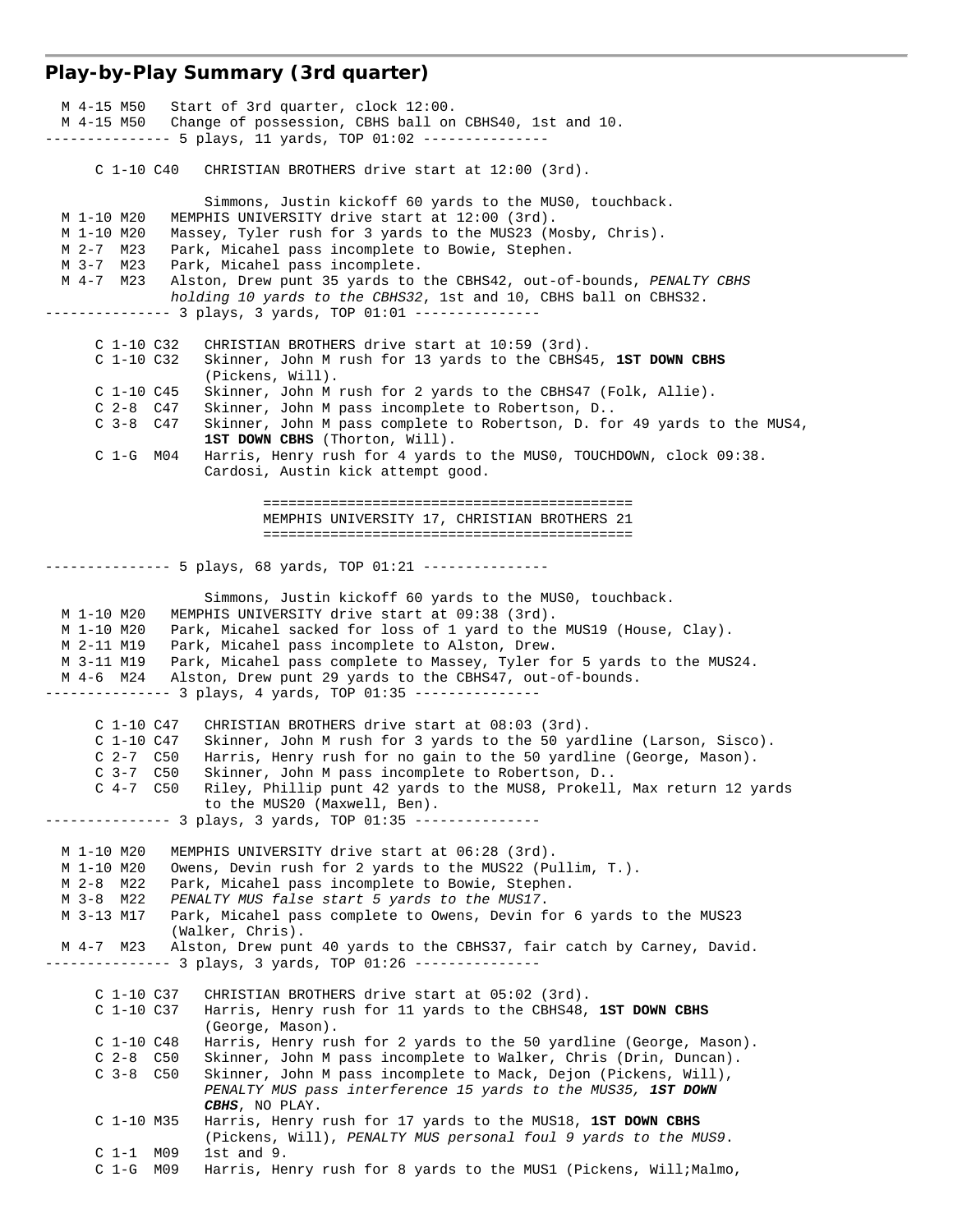- Donnie).<br>C 2-G M01 Timeout Timeout Memphis University, clock 03:02.
- C 2-G M01 Skinner, John M rush for 1 yard to the MUS0, TOUCHDOWN, clock 02:59. Cardosi, Austin kick attempt failed.

 ============================================ MEMPHIS UNIVERSITY 17, CHRISTIAN BROTHERS 27 ============================================

-------------- 6 plays, 63 yards, TOP 02:03 ---------------

 Simmons, Justin kickoff 60 yards to the MUS0, touchback. M 1-10 M20 MEMPHIS UNIVERSITY drive start at 02:59 (3rd). M 1-10 M20 Park, Micahel rush for 4 yards to the MUS24 (Mosby, Chris). M 2-6 M24 Park, Micahel pass complete to Prokell, Max for 13 yards to the MUS37, **1ST DOWN MUS** (Walker, Chris). M 1-10 M37 Massey, Tyler rush for 9 yards to the MUS46 (Gillen, RJ). M 2-1 M46 Park, Micahel rush for 4 yards to the 50 yardline, **1ST DOWN MUS** (Pounders, Tyler;Darrohn, S.). M 1-10 M50 *PENALTY MUS false start 5 yards to the MUS45*. M 1-15 M45 Park, Micahel pass complete to Prokell, Max for 10 yards to the CBHS45 (Duffel, Ben). M 2-5 C45 Massey, Tyler rush for 3 yards to the CBHS42 (Duffel, Ben). =============END OF 3rd QUARTER============= MEMPHIS UNIVERSITY 17, CHRISTIAN BROTHERS 27

============================================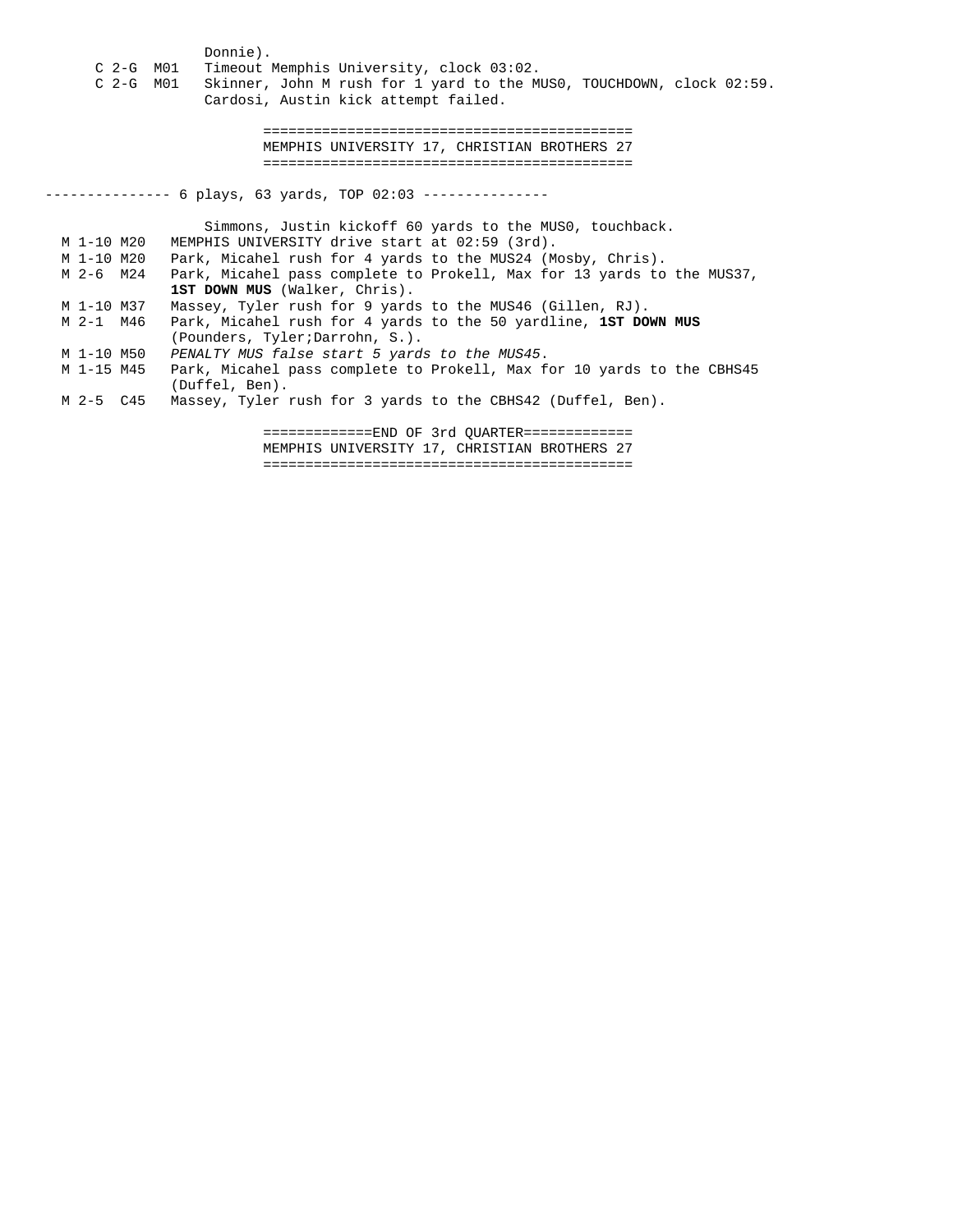#### **Play-by-Play Summary (4th quarter)**

 M 3-2 C42 Start of 4th quarter, clock 12:00. M 3-2 C42 Park, Micahel rush for 5 yards to the CBHS37, **1ST DOWN MUS** (Mosby, Chris). M 1-10 C37 Park, Micahel pass complete to Bowie, Stephen for 37 yards to the CBHS0, **1ST DOWN MUS**, TOUCHDOWN, clock 11:19. Hazlehurst, C. kick attempt good. ============================================ MEMPHIS UNIVERSITY 24, CHRISTIAN BROTHERS 27 ============================================ -------------- 8 plays, 80 yards, TOP 03:40 --------------- Higdon, Carter kickoff 60 yards to the CBHS0, touchback. C 1-10 C20 CHRISTIAN BROTHERS drive start at 11:19 (4th). C 1-10 C20 Skinner, John M rush for 11 yards to the CBHS31, **1ST DOWN CBHS** (Malmo, Donnie).<br>C 1-10 C31 Harris, Henry ru C 1-10 C31 Harris, Henry rush for 2 yards to the CBHS33 (Welch, Logan). C 2-8 C33 Timeout Christian Brothers, clock 10:14.<br>C 2-8 C33 Skinner, John M pass complete to Cowles, Skinner, John M pass complete to Cowles, Alfred for 18 yards to the MUS49, **1ST DOWN CBHS** (Drin, Duncan). C 1-10 M49 Harris, Henry rush for 8 yards to the MUS41 (Folk, Allie). C 2-2 M41 Harris, Henry rush for 7 yards to the MUS34, **1ST DOWN CBHS** (Jones, Deandre). C 1-10 M34 Harris, Henry rush for loss of 2 yards to the MUS36 (Jones, Deandre). C 2-12 M36 Skinner, John M pass complete to Mack, Dejon for 12 yards to the MUS24, **1ST DOWN CBHS**. C 1-10 M24 Harris, Henry rush for 3 yards to the MUS21 (Cabigao, Andrew;George, Mason). C 2-7 M21 Harris, Henry rush for 6 yards to the MUS15 (Towner, Buck). C 3-1 M15 Skinner, John M rush for 2 yards to the MUS13, **1ST DOWN CBHS** (Pickens, Will). C 1-10 M13 Harris, Henry rush for loss of 1 yard to the MUS14 (Towner, Buck), *PENALTY CBHS holding 10 yards to the MUS24*. C 1-21 M24 1st and 21. C 1-21 M24 Skinner, John M rush for 9 yards to the MUS15 (Stallworth, Ben). C 2-12 M15 Skinner, John M pass incomplete to Cowles, Alfred (Drin, Duncan). C 3-12 M15 Skinner, John M pass intercepted by Stallworth, Ben at the MUS8, Stallworth, Ben return 6 yards to the MUS14 (Woods, Josh). --------------- 14 plays, 65 yards, TOP 07:29 --------------- M 1-10 M14 MEMPHIS UNIVERSITY drive start at 03:50 (4th). M 1-10 M14 Park, Micahel pass complete to Prokell, Max for 5 yards to the MUS19 (Mosby, Chris).<br>M 2-5 M19 Massey, M 2-5 M19 Massey, Tyler rush for 3 yards to the MUS22 (Walker, Chris).<br>M 3-2 M22 Park, Micahel rush for 1 yard to the MUS23 (Pullim, T.). M 3-2 M22 Park, Micahel rush for 1 yard to the MUS23 (Pullim, T.).<br>M 4-1 M23 Park, Micahel rush for 1 yard to the MUS24, 1ST DOWN MUS Park, Micahel rush for 1 yard to the MUS24, 1ST DOWN MUS (Pounders, Tyler). M 1-10 M24 Park, Micahel pass incomplete to Alston, Drew. M 2-10 M24 Park, Micahel pass incomplete. M 3-10 M24 *PENALTY CBHS offside 5 yards to the MUS29*. M 3-5 M29 Park, Micahel pass incomplete to Prokell, Max (Cathy, Sly). M 4-5 M29 Timeout Memphis University, clock 01:42. M 4-5 M29 Park, Micahel pass complete to Massey, Tyler for 12 yards to the MUS41, **1ST DOWN MUS** (Cathy, Sly). M 1-10 M41 TEAM pass incomplete. M 2-10 M41 Park, Micahel pass complete to Alston, Drew for 21 yards to the CBHS38, **1ST DOWN MUS** (Goode, John). M 1-10 C38 Park, Micahel pass complete to Massey, Tyler for loss of 1 yard to the CBHS39 (House, Clay;McArthur, John). M 2-11 C39 TEAM pass incomplete. M 3-11 C39 Park, Micahel pass complete to Prokell, Max for 10 yards to the CBHS29 (Darrohn, S.))<br>M 4-1 C29 PENALTY CBHS c PENALTY CBHS offside 5 yards to the CBHS24, **1ST DOWN MUS**. M 1-10 C24 Park, Micahel pass complete to Prokell, Max for 7 yards to the CBHS17 (Goode, John).<br>M 2-3 C17 PENALTY CBHS p M 2-3 C17 *PENALTY CBHS personal foul 9 yards to the CBHS8, 1ST DOWN MUS*. M 1-G C08 Park, Micahel pass complete to Prokell, Max for 8 yards to the CBHS0,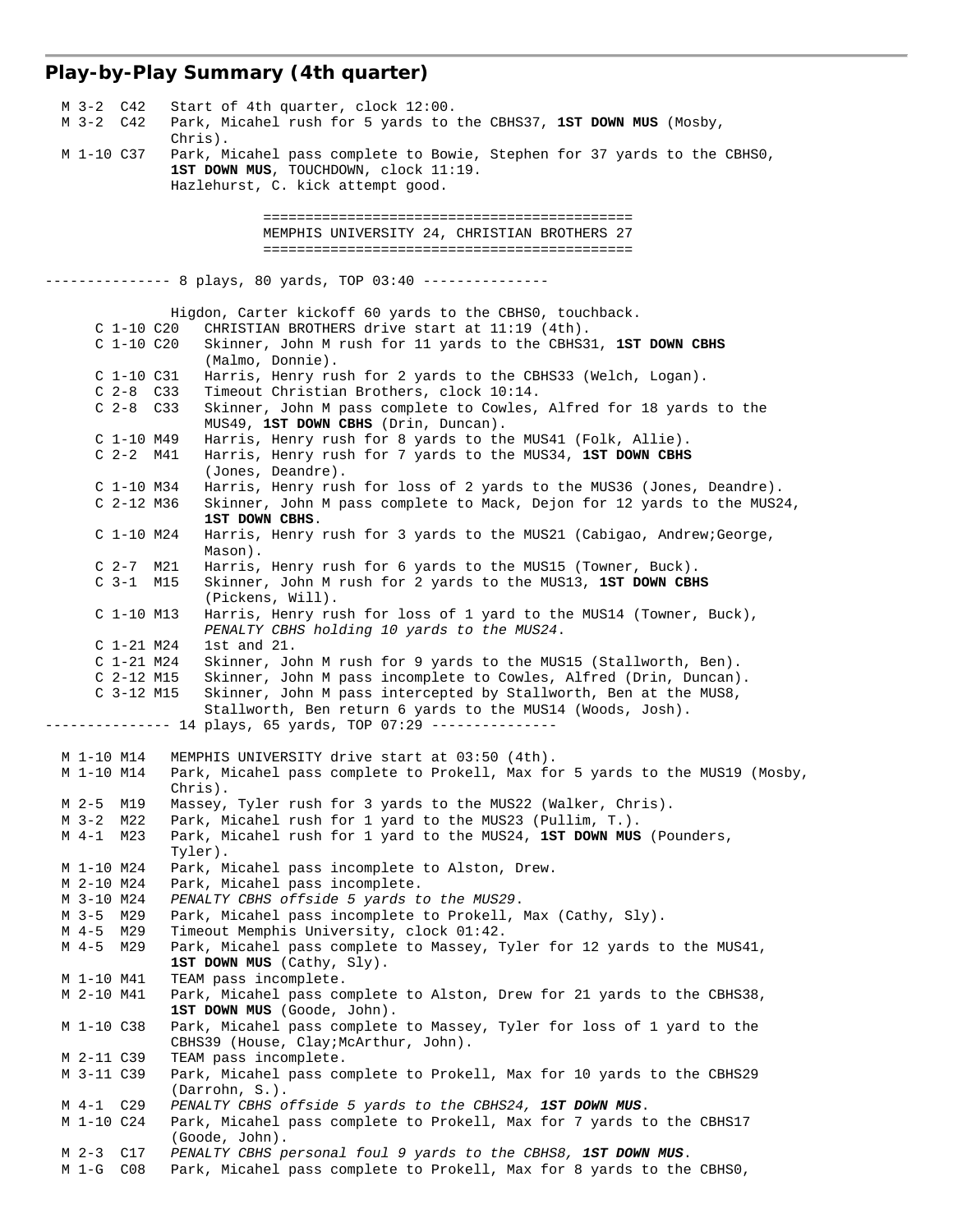TOUCHDOWN, clock 00:43. Hazlehurst, C. kick attempt good. ============================================ MEMPHIS UNIVERSITY 31, CHRISTIAN BROTHERS 27 ============================================ -------------- 15 plays, 86 yards, TOP 03:07 --------------- Hazlehurst, C. kickoff 53 yards to the CBHS7, Harris, Henry return 14 yards to the CBHS21 (Edwards, Jay). C 1-10 C21 CHRISTIAN BROTHERS drive start at 00:43 (4th). C 1-10 C21 Skinner, John M pass incomplete to Cowles, Alfred. C 2-10 C21 Skinner, John M sacked for loss of 8 yards to the CBHS13 (Cabigao, Andrew). C 3-18 C13 Skinner, John M rush for 10 yards to the CBHS23 (Thorton, Will). C 4-8 C23 Skinner, John M pass intercepted by Stallworth, Ben at the CBHS47, Stallworth, Ben return -4 yards to the MUS49, fumble forced by Mack, Dejon, fumble by Stallworth, Ben recovered by CBHS TEAM at MUS42. -------------- 4 plays, 2 yards, TOP 00:43 --------------- C 1-10 M42 CHRISTIAN BROTHERS drive start at 00:00 (4th), CBHS ball on MUS42. C 1-10 M42 End of 2nd half, clock 00:00. =================FINAL SCORE================

 MEMPHIS UNIVERSITY 31, CHRISTIAN BROTHERS 27 ============================================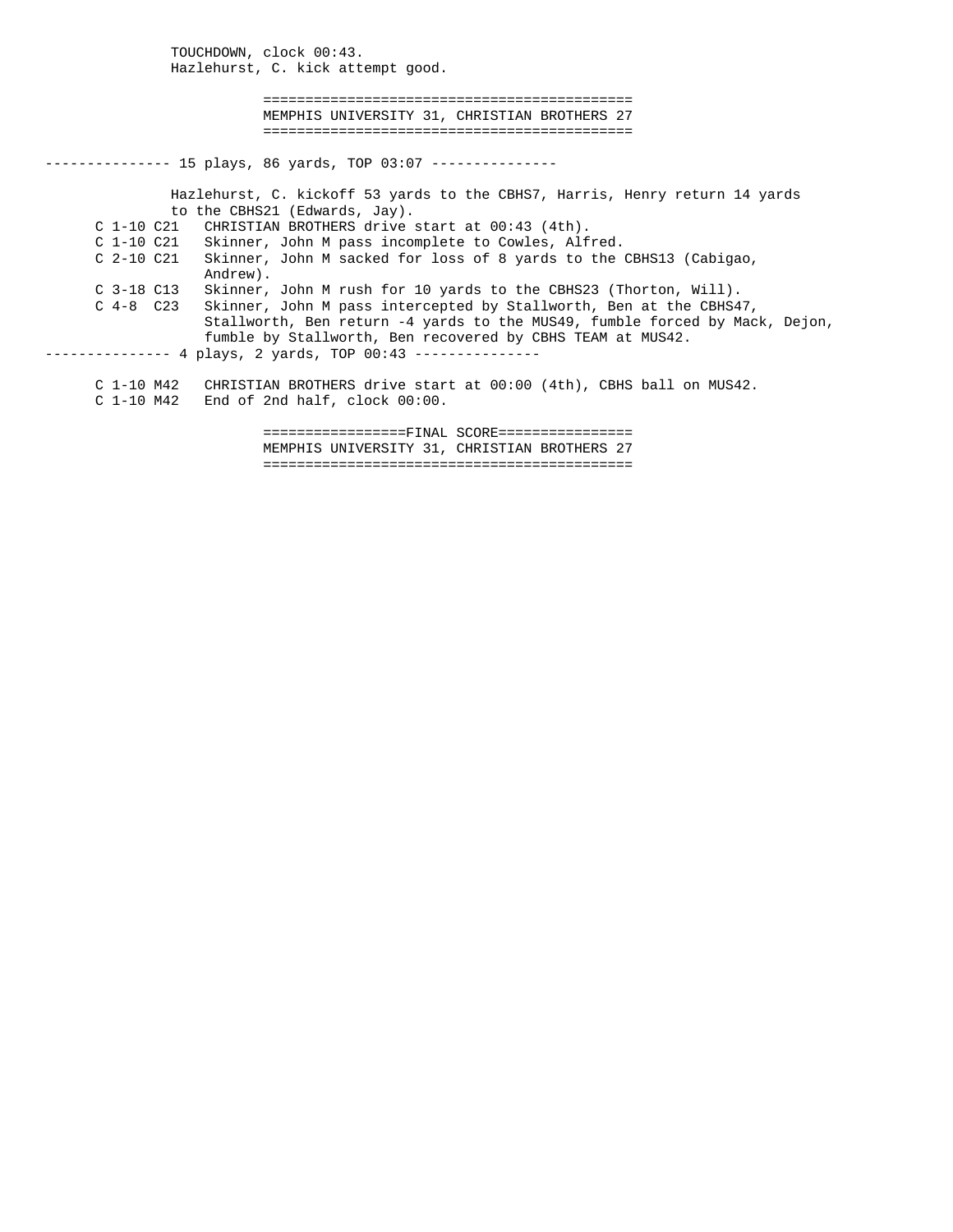### **Play Breakdown Summary**

|                       |          |              |       | 2005 DIVISION II STATE CHAMPIONSHIP                                     |    |              |                |  |
|-----------------------|----------|--------------|-------|-------------------------------------------------------------------------|----|--------------|----------------|--|
|                       |          |              |       | Memphis University vs Christian Brothers (11/19/05 at Murfreesboro, TN) |    |              |                |  |
| Memphis University    |          |              |       | Christian Brothers                                                      |    |              |                |  |
| Down                  | RUN PASS |              | Total | RUN PASS<br>Down                                                        |    |              | Total          |  |
| $OVERAIL$ 29 33       |          |              | 62    | $OVERALL$ 35 19                                                         |    |              | 54             |  |
|                       |          |              |       | $1ST$ DOWN 22 5 27                                                      |    |              |                |  |
| 2ND DOWN-SHORT 4 1    |          |              | 5     | 2ND DOWN-SHORT 3 1                                                      |    |              | 4              |  |
| 2ND DOWN-MIDDLE 3 4 7 |          |              |       | 2ND DOWN-MIDDLE 2 0                                                     |    |              | $\mathfrak{D}$ |  |
| $2ND$ DOWN-LONG 1 7   |          |              | 8     | $2ND$ DOWN-LONG 3                                                       |    | 8            | 11             |  |
| 3RD DOWN-SHORT 4 1    |          |              | 5     | 3RD DOWN-SHORT 2                                                        |    |              | $\mathfrak{D}$ |  |
| 3RD DOWN-MIDDLE 0 0   |          |              | 0     | 3RD DOWN-MIDDLE 0                                                       |    | $\Omega$     | $\Omega$       |  |
| $3RD$ DOWN-LONG 1 7   |          |              | 8     | $3RD$ DOWN-LONG $2$ 4                                                   |    |              | 6              |  |
| 4TH DOWN              |          | $\mathbf{1}$ | 2     | 4TH DOWN                                                                |    | $\mathbf{1}$ | 2              |  |
| Memphis University    |          |              |       | Christian Brothers                                                      |    |              |                |  |
|                       |          |              |       | Formation       RUN PASS Total      Formation       RUN PASS            |    |              | Total          |  |
| .                     | 29       | 33           | 62    | . <i>.</i> .                                                            | 35 | 19           | 54             |  |

## **Play Breakdown**

#### Memphis University vs Christian Brothers (11/19/05 at Murfreesboro, TN) Memphis University (Sorted by Play type)

| 1ST DOWN RUN       | (15 RUN, 12 PASS)              | 1ST DOWN PASS       |              |  |                           |                    |              |
|--------------------|--------------------------------|---------------------|--------------|--|---------------------------|--------------------|--------------|
| $1-6$ $C06$ #11    | 3 [<br>-1                      | 1-10 C45 #16 to #11 |              |  | 5 [                       |                    | $\mathbf{I}$ |
| 1-10 M20 #11       | 7 [<br>I                       | 1-10 C38 #16 to #11 |              |  | $-1$ [                    |                    | $\mathbf{1}$ |
| $1 - 10$ $C17$ #11 | 6 [<br>-1                      | 1-10 M14 #16 to #2  |              |  | 5 [                       |                    | -1           |
| 1-10 M35 #11       | $0$ [                          | 1-8 C08 #16 to #2   |              |  | 8 [                       |                    | <b>I</b>     |
| $1 - 10$ $C21$ #11 | 5 [                            | 1-15 M45 #16 to #2  |              |  | 10 [                      |                    |              |
| $1 - 10$ M20 #11   | $3 \mid$<br>-1                 | 1-10 C24 #16 to #2  |              |  | 7 [                       |                    | -1           |
| $1 - 10$ M31 #11   | 9 [                            | 1-10 M24 #16 to #8  |              |  | $  \left[$                |                    | $\mathbf{I}$ |
| $1 - 10$ M20 #11   | 5 [<br>-1                      | 1-10 C32 #16 to #9  |              |  |                           |                    | J.           |
| 1-10 M37 #11       | 9 [<br>-1                      | 1-10 C37 #16 to #9  |              |  | 37 [                      |                    | <b>I</b>     |
| $1 - 4$ $C04$ #11  | -1<br>2 [                      | 1-10 M20 #16 to #   |              |  | SACK [                    |                    | $\mathbf{1}$ |
| 1-7 C07 #16        | 4 [<br>-1                      |                     |              |  | $1-10$ M41 #TM to # $-$ [ |                    | $\mathbf{I}$ |
| $1 - 1$ $C01$ #16  | $0$ [                          | 1-10 C45 #TM to #   |              |  | $-$ [                     |                    | $\mathbf{1}$ |
| $1 - 10$ M39 #16   | 7 I                            |                     |              |  |                           |                    |              |
| $1 - 10$ M20 #16   | 4 [<br>-1                      |                     |              |  |                           |                    |              |
| $1 - 10$ M20 #33   | $2 \left[ \right]$<br>-1       |                     |              |  |                           |                    |              |
|                    | 2ND-SHORT RUN (4 RUN, 1 PASS)  | 2ND-SHORT PASS      |              |  |                           |                    |              |
| $2-3$ M27 #11      | 2 [<br>- 1                     | 2-3 M46 #16 to #33  |              |  |                           | $1 \left[ \right]$ | $\sim$ 1     |
| $2 - 3$ $C03$ #11  | 3 [<br>-1                      |                     |              |  |                           |                    |              |
| 2-1 M46 #16        | 4 [<br>-1                      |                     |              |  |                           |                    |              |
| $2 - 2$ $C02$ #16  | 2 [<br>$\Box$                  |                     |              |  |                           |                    |              |
|                    | 2ND-MIDDLE RUN (3 RUN, 4 PASS) | 2ND-MIDDLE PASS     |              |  |                           |                    |              |
| $2-5$ $C45$ #11    | 3 [<br>$\Box$                  |                     |              |  | 2-5 C40 #16 to #11 4 [    |                    | $\mathbf{I}$ |
| 2-5 M19 #11        | 3 [<br>-1                      | 2-6 M24 #16 to #2   |              |  | 13 [                      |                    | $\mathbf{I}$ |
| $2-5$ $C16$ #16    | 4 [<br>-1                      | 2-5 M25 #16 to #9   |              |  | 6 [                       |                    | <b>I</b>     |
|                    |                                | $2 - 5$             | C05 #16 to # |  | SACK [                    |                    | -1.          |
|                    | 2ND-LONG RUN (1 RUN, 7 PASS)   | 2ND-LONG PASS       |              |  |                           |                    |              |
| 2-10 M35 #16       | $0$ [ ]                        | 2-10 C32 #16 to #2  |              |  | 11 [                      |                    | -1           |
|                    |                                | 2-11 M19 #16 to #8  |              |  | $-$ [                     |                    | $\mathbf{1}$ |
|                    |                                | 2-10 M41 #16 to #8  |              |  | 21 [                      |                    | $\mathbf{I}$ |
|                    |                                | 2-7 M23 #16 to #9   |              |  |                           |                    | J.           |
|                    |                                | 2-8 M22 #16 to #9   |              |  |                           |                    | $\mathbf{I}$ |
|                    |                                | 2-11 C39 #TM to #   |              |  | $-$ [                     |                    | $\mathbf{I}$ |
|                    |                                | 2-10 M24 #16 to #   |              |  | $-$ [                     |                    | $\mathbb{1}$ |
|                    | 3RD-SHORT RUN (4 RUN, 1 PASS)  | 3RD-SHORT PASS      |              |  |                           |                    |              |
| $3-2$ $C42$ #16    | 5 [<br>-1                      | 3-2 M47 #16 to #2   |              |  | 8 [                       |                    | $\mathbf{I}$ |
| $3 - 1$ $C36$ #16  | 4 [                            |                     |              |  |                           |                    |              |
| $3 - 1$ M29 #16    | 6 [<br>-1                      |                     |              |  |                           |                    |              |
| $3-2$ M22 #16      | 1<br>$1 \quad$ [               |                     |              |  |                           |                    |              |

3RD-MIDDLE RUN (0 RUN, 0 PASS) 3RD-MIDDLE PASS